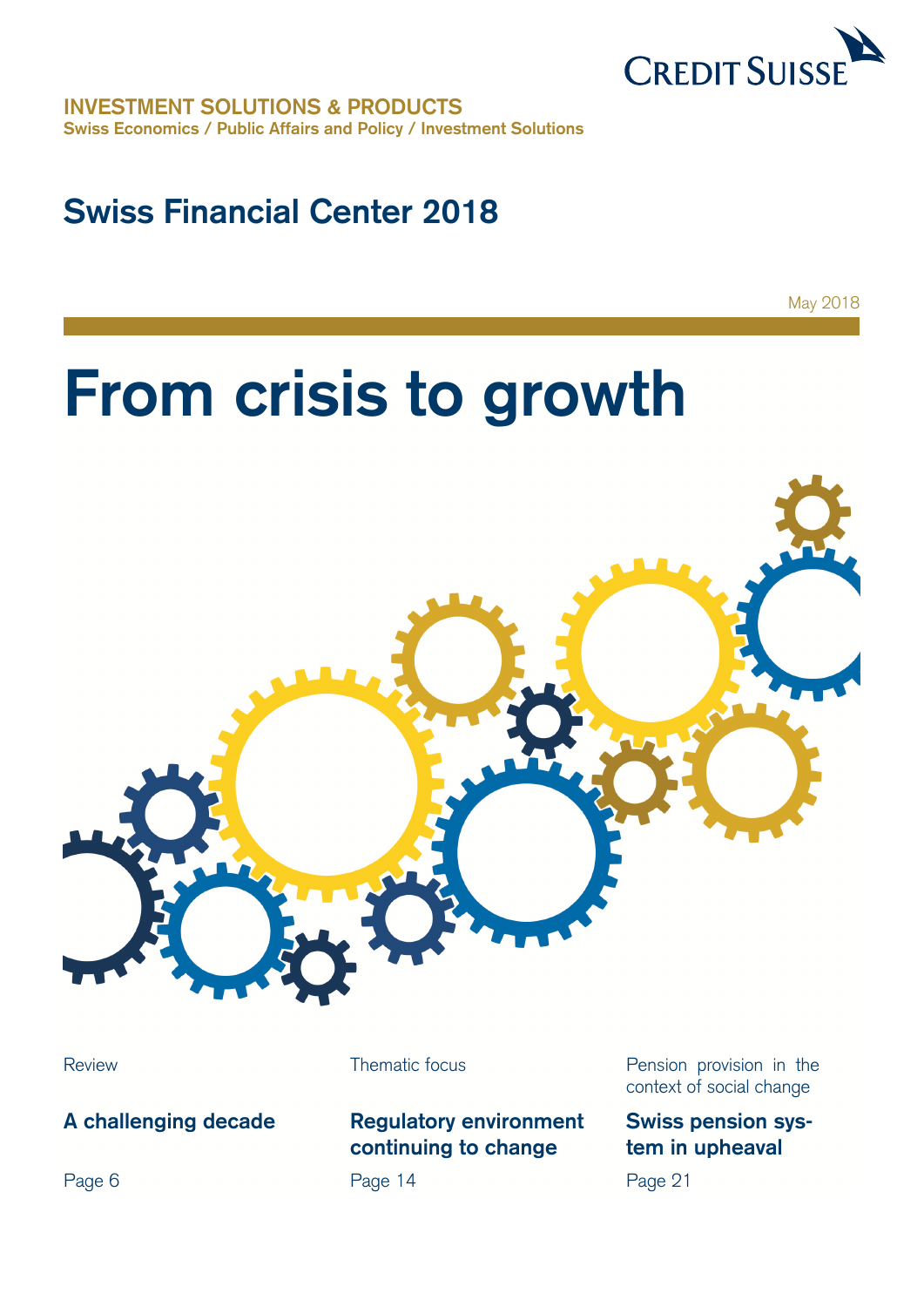## **Publishing information**

### **Publisher: Public Affairs and Policy**

Oliver Adler Chief Economist Switzerland oliver.adler@credit-suisse.com

Manuel Rybach Global Head of Public Affairs and Policy manuel.rybach@credit-suisse.com

Christine Schmid Head of Investment Solutions christine.schmid@credit-suisse.com

### **Copy deadline**

29 March 2018

#### **Copyright**

The publication may be quoted provided that it is cited as the source. Copyright © 2018 Credit Suisse Group AG and/or affiliated companies. All rights reserved.

## **Authors**

Maxime Botteron Markus Stierli Urs Reich

## **Contributors**

Elena Scherrer Florian Klemm Karolina Marszalkowska Rocco Baldinger Sarah Fuchs Sascha Jucker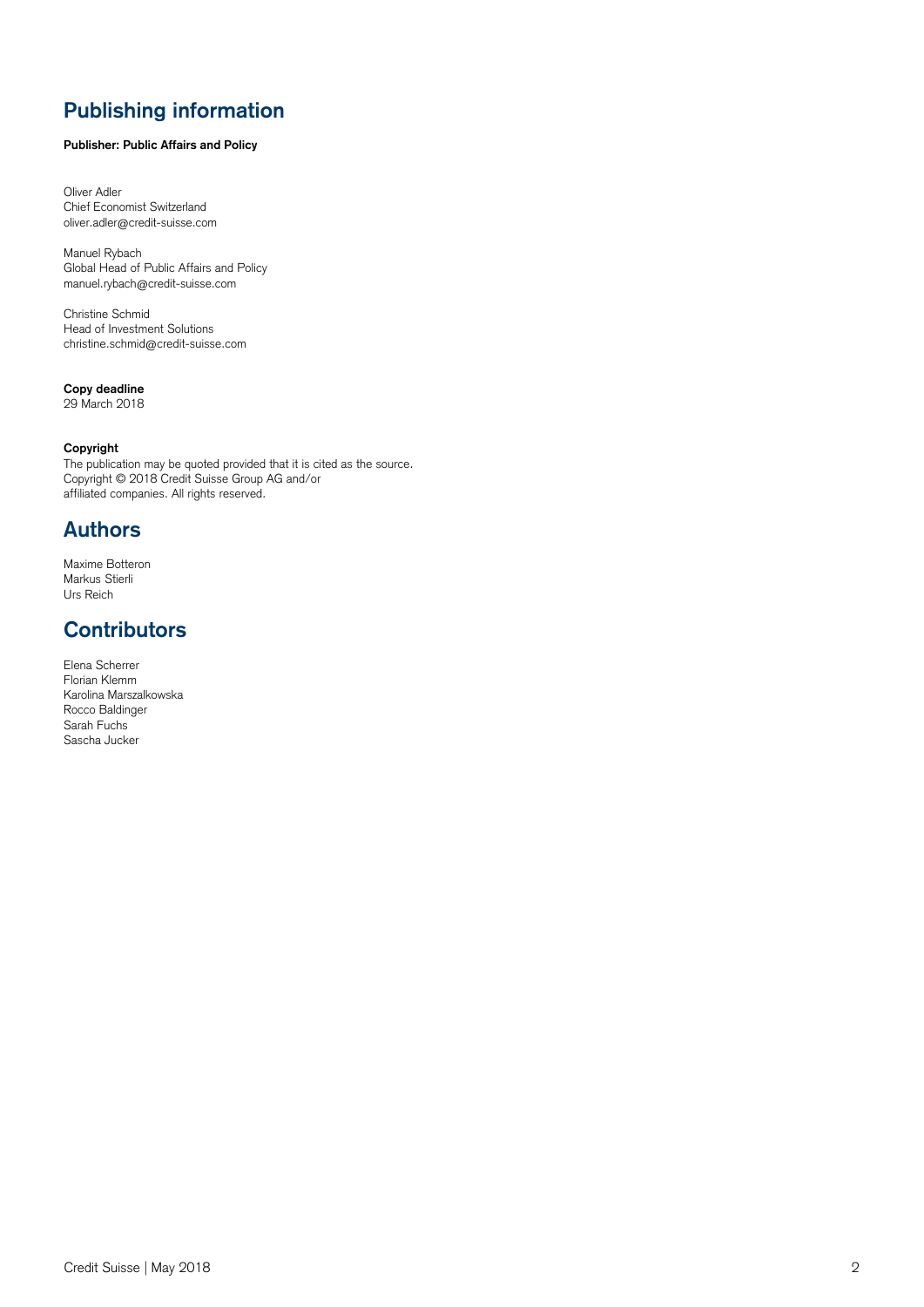| <b>Contents</b>                                                                                                                                                                                                                                                                                                                                                                                                           |        |
|---------------------------------------------------------------------------------------------------------------------------------------------------------------------------------------------------------------------------------------------------------------------------------------------------------------------------------------------------------------------------------------------------------------------------|--------|
| Foreward<br>Summary of recommendations by stakeholder group                                                                                                                                                                                                                                                                                                                                                               | 4<br>5 |
| Review: A challenging decade<br>Since the financial crisis, the Swiss financial center has been confronted with multiple challenges<br>that have weighed on the value creation of most sub-sectors. However, the transformation of the<br>sector has progressed a long way.                                                                                                                                               | 6      |
| Focus on insurers                                                                                                                                                                                                                                                                                                                                                                                                         | 9      |
| Outlook: Back to moderate growth<br>Barring a renewed economic crisis, most areas of banking are likely to return to a growth mode.<br>Still, low interest rates and moderate growth in Switzerland and neighboring Europe is likely to limit<br>bank revenues. Economic developments in the USA and emerging markets growth will continue to<br>drive internationally oriented banks.                                    | 10     |
| Capital market and Fintech funding                                                                                                                                                                                                                                                                                                                                                                                        | 13     |
| Thematic focus: Regulatory environment continuing to change<br>Four regulatory areas are of special importance in the medium to long term for the further<br>development of the Swiss financial center: improved regulatory processes and efficient<br>implementation of international standards, market access, sustainable finance and digitalization.                                                                  | 14     |
| Pension provision in the context of social change: Swiss pension system in upheaval<br>Demographic developments and new work models are calling for a rethink and political flexibility<br>regarding the Swiss pension systems. Targeted incentives for private pension provision in pillars 2<br>and 3 and a functioning intergenerational agreement are needed as the basis for further success.                        | 21     |
| Swiss pension system at a glance                                                                                                                                                                                                                                                                                                                                                                                          | 23     |
| <b>Chapter 3: Recommendations for action</b><br>In order to uphold and increase the locational attractiveness of the Swiss financial center, various<br>economic policy measures need to be taken. Many of the proposals from business in this regard<br>have already been under discussion for some time. At the same time, there is a series of specific<br>success factors that are relevant for the financial center. | 24     |
| Risk warning and Global disclaimer / Important information                                                                                                                                                                                                                                                                                                                                                                | 28     |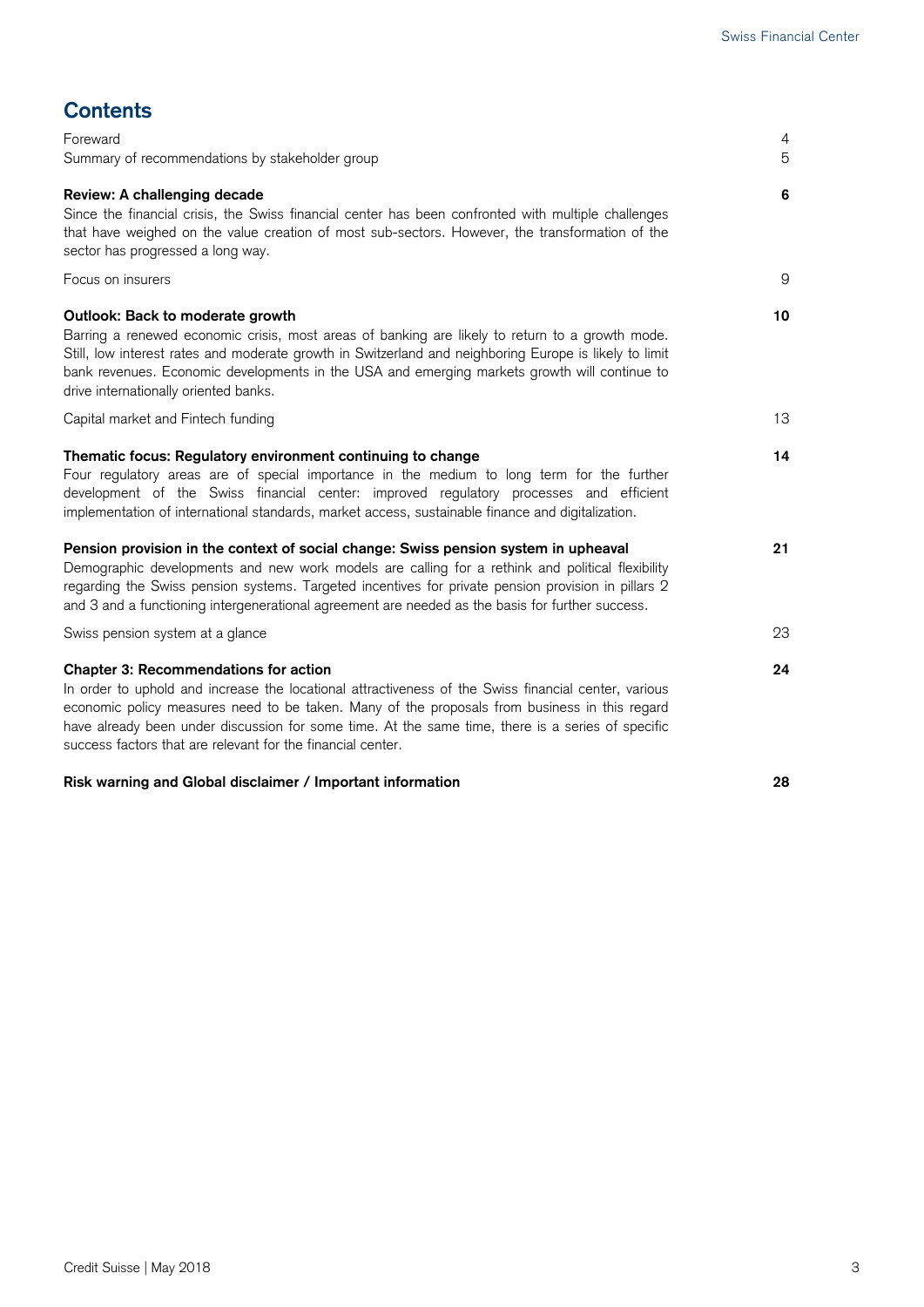## **Foreward**

Dear readers

We are this year once again publishing a study on the Swiss financial center as we have been doing every two years since 2012. As with our previous publications, our aim is to provide a constructive contribution to the discussion as well as specific proposals as to how the various relevant actors can jointly support the competitiveness of this sector of the economy which is so important for the prosperity of our country, and to further promote it as far as possible.

As in the previous years, we do this by illustrating the key macroeconomic developments and trends and explaining how they affect the institutions active in the Swiss financial center. The recent past has generally proven relatively difficult from a macroeconomic perspective for the financial center. The problem areas primarily include the low interest environment that has been in place for several years and is exerting a significant impact on the core business of the banks. However, this also means that the margins should improve once monetary policy has normalized again. Furthermore, the profitability of financial institutions has been impaired by the wave of regulation in the wake of the financial crisis. The low interest rates in combination with demographic trends also pose a challenge to Swiss pension funds. Our publication therefore for the first time devotes a chapter to the theme of pensions.

The success factors addressed by us and the recommendations derived from them, which we once again subdivide into suggestions for the government, parliament and supervisory authorities on the one hand and those for banks and the rest of the economy on the other, focus on the following topics:

- Improved regulatory processes and implementation of international standards
- Market access, particularly to the key market of the European Union (EU)
- Sustainable finance
- Fintech/digitalization and innovation
- Changes to the Swiss pension system

We hope that this latest study contributes to and provides food for thought regarding the dialogue about Switzerland's locational attractiveness and the competitiveness of its financial center. We look forward to discussing these issues with you.

Yours sincerely Urs Rohner Chairman of the Board of Directors Credit Suisse Group AG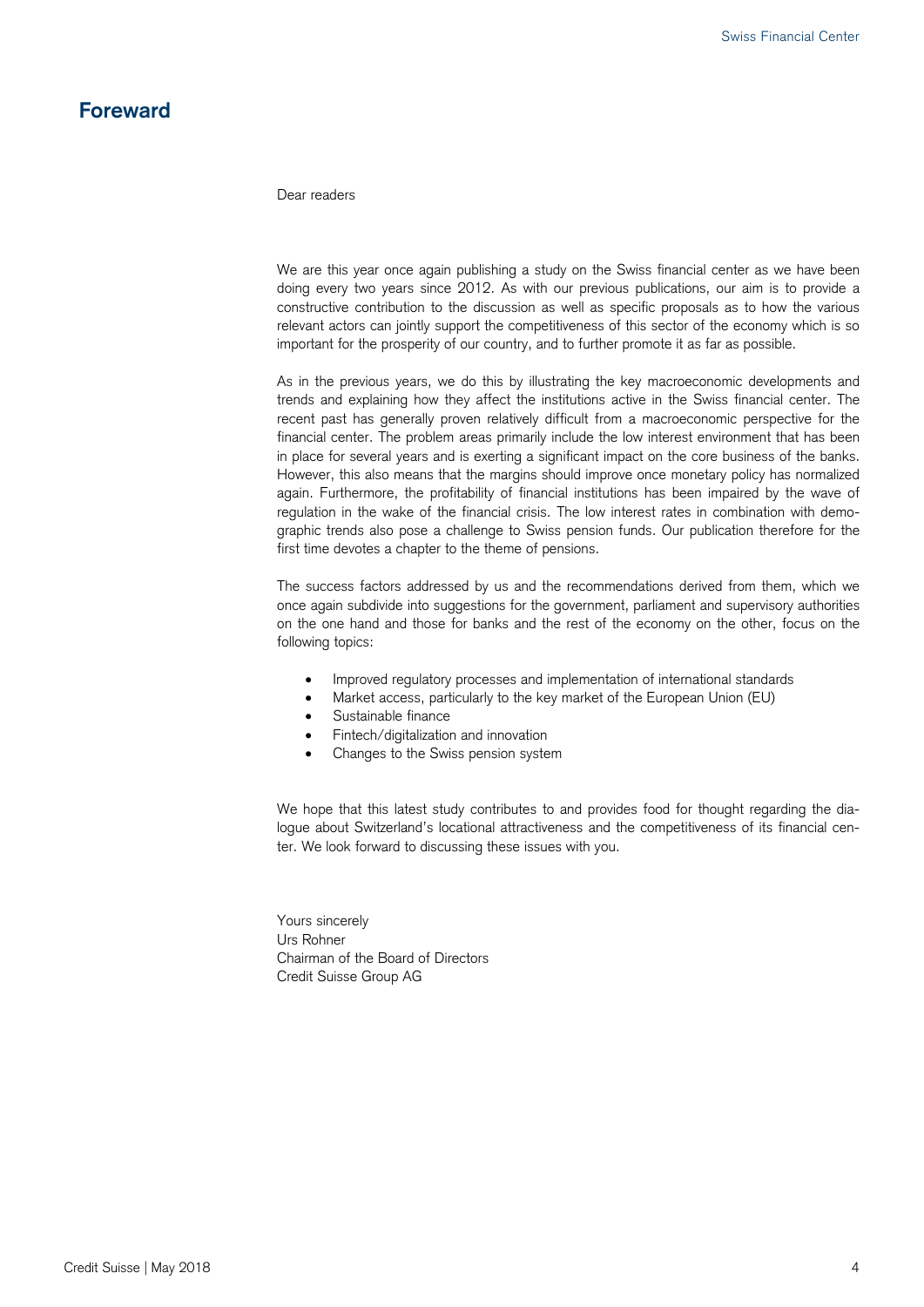## **Summary of recommendations by stakeholder group**

|                                                                    | Preserve general<br>locational attractive-<br>ness                                                                                                                                                                                                                                                                                                                                                                   | Improved regulatory<br>processes and imple-<br>mentation of interna-<br>tional standards                                                                                                                                                                                                                                                                                                                                                                                                                                                                                                 | Safeguarding and<br>improvement of mar- finance as an opportuni-<br>ket access                                                                                                                                                                                                                                                                                                                                                                                                                                              | Using sustainable<br>ty                                                                                                                                                                                                                                                                                                                                                                                                                                                                                                                                                                                                              | Fintech/digitalization<br>and innovation                                                                                                                                                                                                                                                                                                                                                                                                                                      | <b>Changes to the Swiss</b><br>pension system                                                                                                                                                                                                                                                                                                                                                                                                                                                                                             |
|--------------------------------------------------------------------|----------------------------------------------------------------------------------------------------------------------------------------------------------------------------------------------------------------------------------------------------------------------------------------------------------------------------------------------------------------------------------------------------------------------|------------------------------------------------------------------------------------------------------------------------------------------------------------------------------------------------------------------------------------------------------------------------------------------------------------------------------------------------------------------------------------------------------------------------------------------------------------------------------------------------------------------------------------------------------------------------------------------|-----------------------------------------------------------------------------------------------------------------------------------------------------------------------------------------------------------------------------------------------------------------------------------------------------------------------------------------------------------------------------------------------------------------------------------------------------------------------------------------------------------------------------|--------------------------------------------------------------------------------------------------------------------------------------------------------------------------------------------------------------------------------------------------------------------------------------------------------------------------------------------------------------------------------------------------------------------------------------------------------------------------------------------------------------------------------------------------------------------------------------------------------------------------------------|-------------------------------------------------------------------------------------------------------------------------------------------------------------------------------------------------------------------------------------------------------------------------------------------------------------------------------------------------------------------------------------------------------------------------------------------------------------------------------|-------------------------------------------------------------------------------------------------------------------------------------------------------------------------------------------------------------------------------------------------------------------------------------------------------------------------------------------------------------------------------------------------------------------------------------------------------------------------------------------------------------------------------------------|
| Government.<br>parliament<br>and supervi-<br>sory authori-<br>ties | • Legal and planning<br>security.<br>• Moderate regulation,<br>observance of eco-<br>nomic freedom.<br>• Fiscal attractiveness<br>for natural persons and.<br>legal entities (Tax Pro-<br>posal 17).<br>Liberal labor law.<br>Modern and<br>efficient<br>infrastructure.<br>• Close collaboration<br>between universities<br>and the private sector.                                                                 | • Top-down regulatory<br>process with clear re-<br>sponsibilities for finan-<br>cial market policy by the<br>Federal Council and<br>operational supervisory<br>activities by the FINMA.<br>Stronger weighting of<br>competitiveness as<br>FINMA target.<br>• Monitoring of regulatory •<br>activities of the FINMA<br>by the Federal Council<br>and parliament while<br>upholding the independ-<br>ence of the FINMA.<br>Consistent implementa-<br>tion of global standards<br>in terms of time and<br>content with the in-<br>volvement of the Feder-<br>al Department of Fi-<br>nance. | ship with the EU<br>through resolving insti-<br>tutional issues.<br>Initial search with the<br>UK for possibilities to<br>preserve the status<br>quo followed by im-<br>provement of market<br>access.<br>Improvement of<br>bilateral market access<br>to central core markets<br>by means of agree-<br>ments.<br>• Agreement with the<br>EU with focus on pro-<br>cesses for recognition<br>of equivalence.<br>Safeguarding and<br>expansion of market<br>access to EU/EEA<br>single market in the<br>medium to long term. | • Clarification of relation-• Supporting international • Upholding of competi-<br>developments abroad<br>and promoting voluntary<br>activities of industry at<br>home.<br>• Supporting Swiss<br>industry representatives<br>to help develop these<br>standards at an interna-<br>tional level.<br>• Avoiding Swiss special<br>solutions for standards,<br>labels and certifications<br>for sustainable invest-<br>ment or reporting.<br>• Implementing recom-<br>mendations at federally<br>owned institutions (e.g.<br>public retirement bene-<br>fits institutions).<br>• Providing platforms for<br>the exchange of<br>knowledge. | tive neutrality through<br>technology-neutral<br>regulation.<br>• Upholding of integrity<br>and reputation of the<br>financial center with<br>regard to cryptocurren-<br>cies and initial coin of-<br>ferings (ICOs).<br>Safeguarding of Swiss<br>data protection legisla-<br>tion equivalent to the EU<br>data protection pack-<br>age.<br>• Swift ratification of the<br>E-ID Act by parliament<br>and broad acceptance<br>of E-ID in communica-<br>tions with authorities. | Long-term safeguarding<br>of Swiss pension funds.<br>• Ilnclusion of new,<br>flexible work models.<br>• Addressing of gaps in<br>private pension provision<br>and identification of<br>adequate solutions.<br>• Expansion of pillar 3a<br>through buy-in option<br>and increase in tax de-<br>duction opportunities.<br>• Promotion of sustaina-<br>ble investment models<br>for pension funds.<br>Flexible design of 1e<br>pension solutions.                                                                                            |
| <b>Banks and</b><br>economy                                        | • Contribution to availa- •<br>bility of skilled<br>labor, among other<br>things through corre-<br>sponding investments<br>in education and train-<br>ing.<br>• Adequate contribution<br>to availability of growth<br>capital for the Swiss<br>economy.<br>· Close collaboration of<br>businesses with uni-<br>versities.<br>• Contribution to promo-<br>tion of financial literacy<br>of the Swiss popula-<br>tion. | Greater involvement<br>in the medium to long-<br>term prioritization of<br>regulatory initiatives<br>through participation on<br>committees for the<br>regular exchange of<br>dialog between private-<br>sector players and au-<br>$\bullet$<br>thorities.<br>• Inclusion of the sector in<br>defining Switzerland's<br>positions on internation-<br>al standard setting bod-<br>ies.                                                                                                                                                                                                    | • Active assistance in<br>the search for solutions<br>within the scope of the<br>envisaged bodies.<br>• Development of<br>measures for resolving<br>market access issues.<br>Early identification of<br>market access obsta-<br>cles.                                                                                                                                                                                                                                                                                       | • Utilizing international<br>developments and help-<br>ing to shape these<br>wherever possible.<br>• Systematically picking<br>up client interest in sus-<br>tainable investments<br>through dialog and ad-<br>dressing corresponding<br>opportunities and risks.<br>• Sensitization and regular<br>training sessions for<br>relationship managers.<br>• Addressing therecom-<br>mendations of the FSB<br>Task Force on Climate-<br>related Financial Disclo-<br>sures.                                                                                                                                                              | • Promotion of innovation •<br>and use of new technol-<br>ogies within own com-<br>pany and in collabora-<br>tion with other compa-<br>nies.<br>• Safeguarding of the<br>financing of new and<br>innovative Fintech en-<br>terprises and mentoring<br>of start-ups.<br>• Provision of user-<br>friendly E-ID for private<br>individuals and swift and<br>broad acceptance of E-<br>ID in business transac-<br>tions.                                                          | Provision of new mort-<br>gage models and flexi-<br>ble investment solutions<br>after retirement.<br>· Implementation of<br>new indirect repayment<br>models through pillar 2<br>extra-mandatory occu-<br>pational benefits provi-<br>sion.<br>• Provision of well diversi-<br>fied, simple and cost-<br>efficient investment<br>solutions under OPO 2<br>for all investment hori-<br>zons.<br>• Support and broad-<br>based launch of 1e<br>pension solutions.<br>• Training of pension fund<br>beneficiaries across all<br>generations. |

Source: Credit Suisse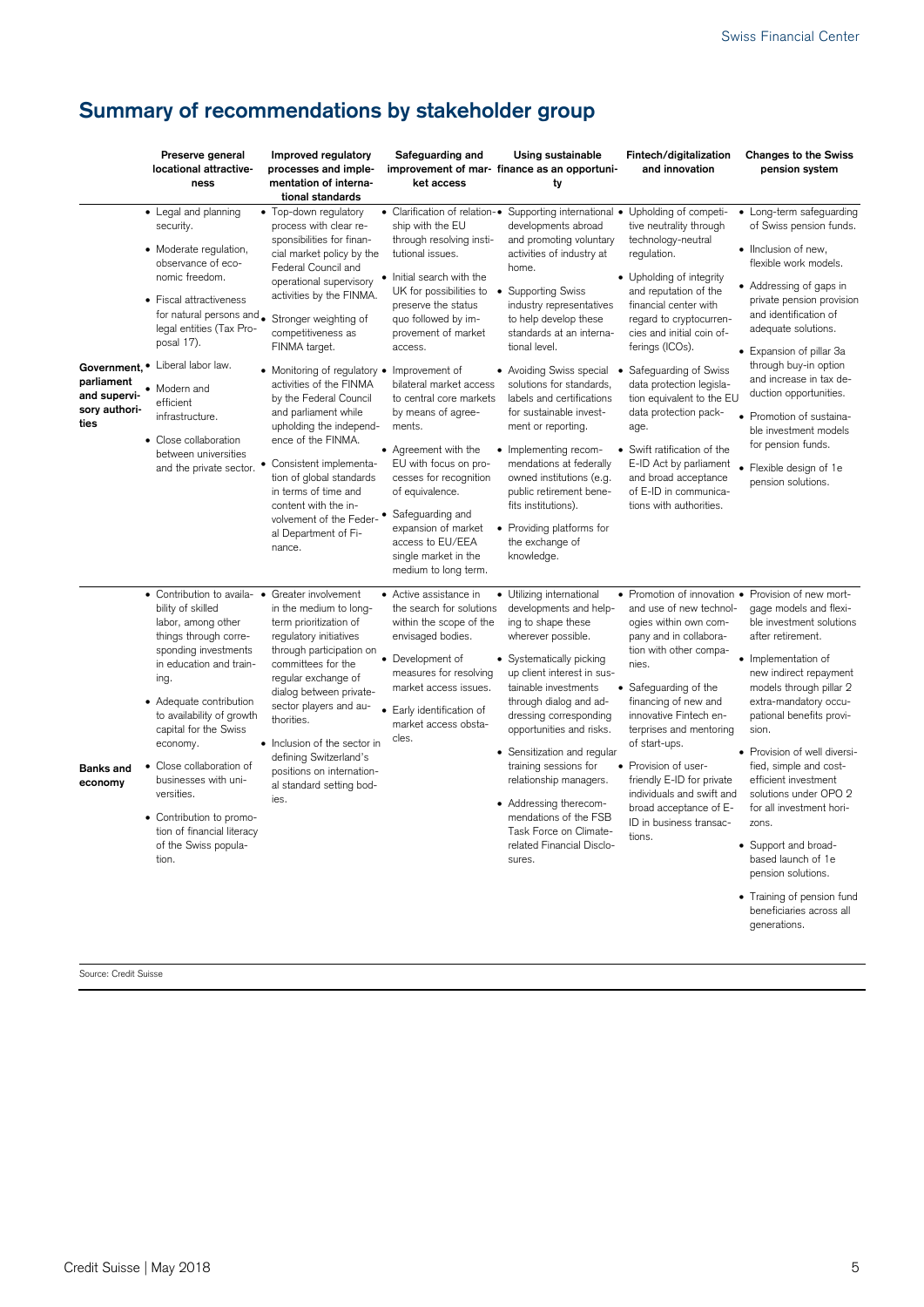### **Review**

# **A challenging decade**

**Since the financial crisis, the Swiss financial center has been confronted with multiple challenges that have weighed on the value creation of most sub-sectors. However, the transformation of the sector has progressed a long way.** 

**Swiss financial sector has seen significant consolidation since the financial crisis**  Over the last decade, the Swiss financial industry went through a succession of challenges which triggered a profound transformation of the sector. Due to the pressures on the sector its contribution to Swiss gross domestic product (GDP) declined to around 9% from more than 11% at the height of the global financial boom. Employment in the sector has stagnated since 2009 at around 215'000 full-time equivalents; job losses in banks were compensated by activities auxiliary to financial services. Moreover, the number of banks operating in Switzerland declined from 330 in 2007 to 261 in 2016. Foreign banks significantly reduced their footprint in the Swiss market. In parallel, mergers and acquisitions of (usually smaller) Swiss institutes by larger banks also contributed to the consolidation process and the reduction in number.

Multiple factors have weighed on the performance of the Swiss financial sector. Firstly, the two big banks had to recognize significant losses on assets which were acquired before the crisis. Second, funding costs rose sharply in the immediate aftermath of the crisis and only began to subside with a time-lag as balance sheets were reduced and equity positions strengthened. Third, international political pressure and the transition to tax transparency led to asset outflows in international wealth management centers, including Switzerland and Luxembourg. Fourth, many Swiss banks bore substantial costs related to the settlement of litigation cases. Fifth, new regulation has forced banks to raise capital from more expensive funding sources, while requiring heightened capital allocations for certain assets, including via the so-called countercyclical capital buffer. Looking forward, although capital costs have subsided, the expected return on each unit of capital is still likely to remain lower than before the financial crisis. At the same time, the strengthened resilience of banks should benefit their position in off-balance sheet activities, especially private banking. **Write-offs, higher funding costs...** 

#### **... and the extreme interest rate environment reduced profitability**

On top of these pressures, the significant global decline in interest rates, which was further promulgated by exceptionally loose monetary policy globally, reduced the profitability of traditional lending activities, and challenged life insurers as well as private and state pension systems. In Switzerland, negative interest rates have posed a particular challenge to retail banks, although the exemptions granted by the Swiss National Bank (SNB) dampened the negative effects.



**Lower GDP contribution of financial services post crisis Employment fell in banks**  Contribution in % of nominal GDP **Employment in finance and assurance**, in full-time equivalent



Activities auxiliary to financial services and insurance activities

Source: SECO, Credit Suisse Source: Second Suisse Source: Federal Statistical Office, Credit Suisse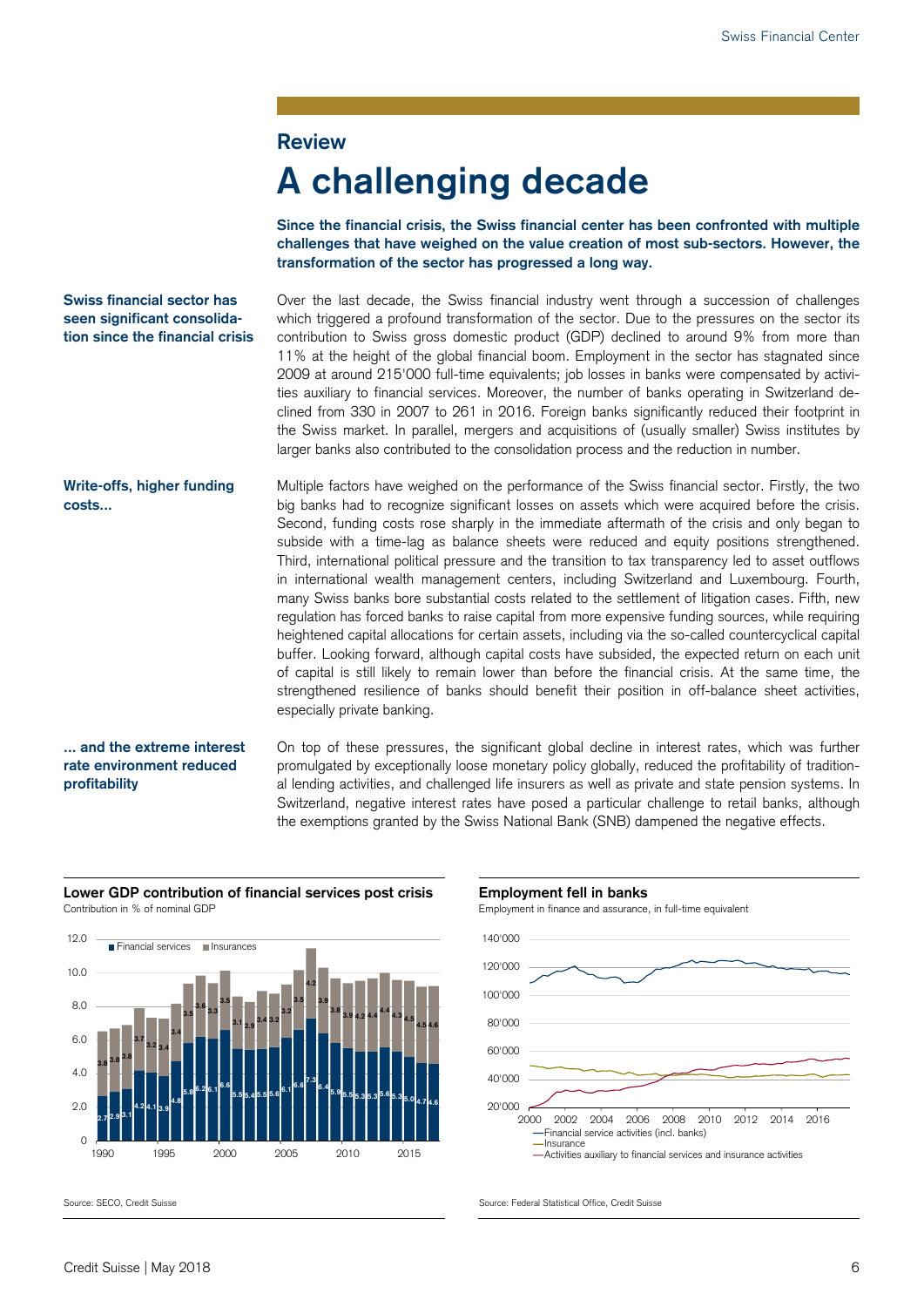While lower interest rate stimulated the demand for mortgages and mortgage volumes expanded significantly since the crisis, the profitability in retail banking suffered; net interest income in percent of total assets declined markedly. The contribution of domestically oriented retail banks to GDP was more resilient as a result of the expansion in lending, however possibly at the cost of taking on higher risks.

#### **The insurance sector fared better, but low interest rates affected life insurances**

Meanwhile, the Swiss insurance industry which was affected much less by the financial crisis saw its contribution to economic output increasing. This was driven entirely by the non-life and reinsurance businesses, while life insurances saw their contribution to value added declining (see p. 9). This was also in large part due the trend decline in interest rates, which rendered life insurance products less attractive and in part forced companies to retrench from certain activities. In addition, capital requirements for Swiss insurance companies rose as a result of the Swiss Solvency Test (SST) which came into force in 2011. This regulation which is in part stricter than requirements for EU insurance companies also affected life insurance more than other areas of the sector.

### **Swiss financial center lagged international competitors**

Not only has the financial industry lagged Swiss economic growth, but its performance has also been weaker than other international competitors. Not surprisingly, the Asian financial centers have expanded solidly, benefiting from rapid wealth creation in the region. In Europe, the Luxembourg financial sector has also grown strongly, driven by the substantial increase of its funds management business and the solid performance of the insurance sector. On the other hand, the British financial sector has stagnated due to a combination of the problems of domestic banks and the consolidation in global investment banking. Lastly, US banks, insurance companies and fund managers have performed well. They benefited from the decisive support of the US government during the financial crisis as well as from the strong domestic economic recovery.

#### **The Swiss financial sector has been lagging its peers Most bank segments have been under pressure**  Nominal gross value added (Q1 2005 = 100) Nominal gross value added of banks, by category (CHF, bn)





Source: Datastream, National statistical offices, Credit Suisse Source: Federal Statistical Office, SECO, Credit Suisse. 2016/17: data by category not yet available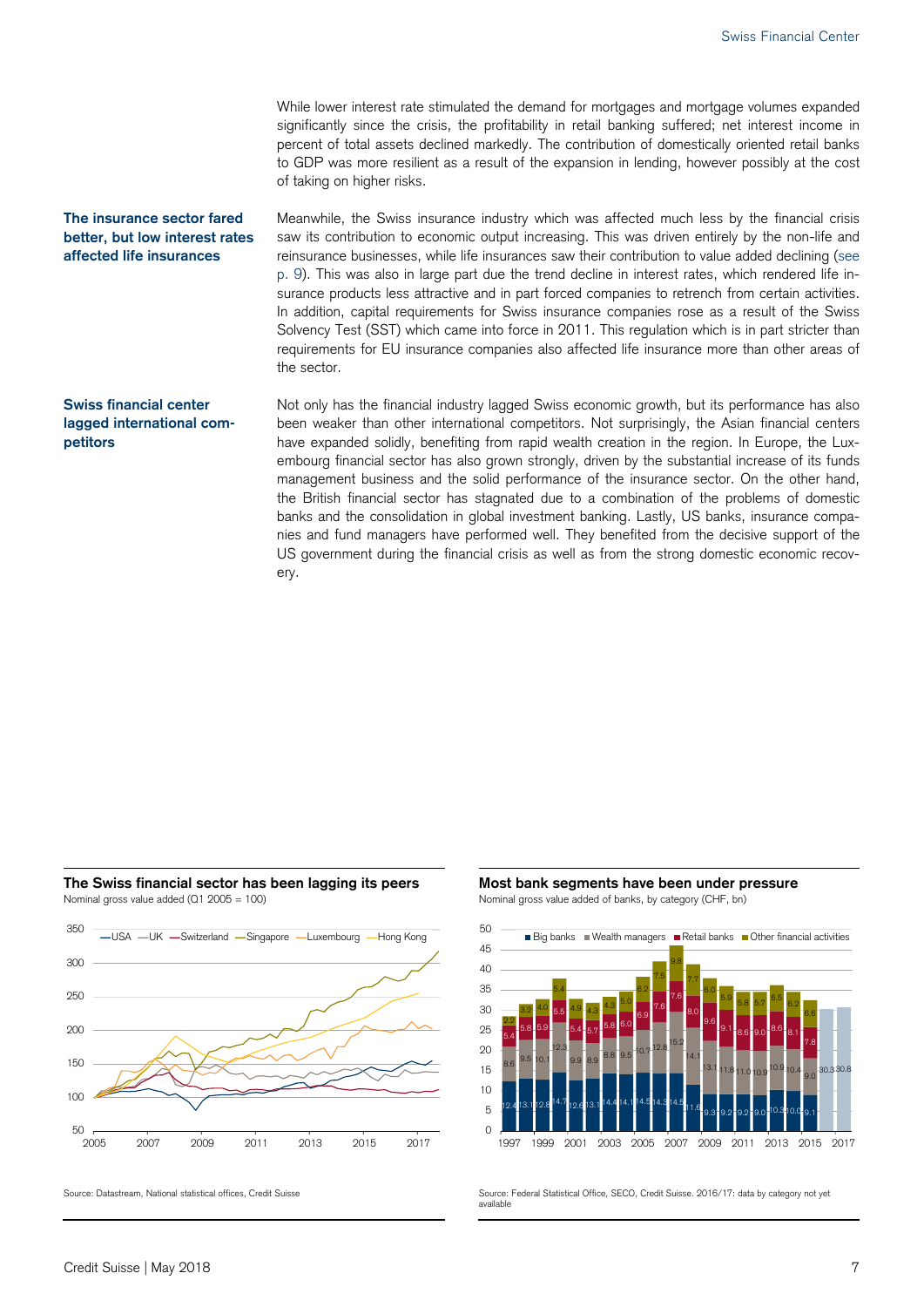#### **The wave of regulation is leaving its mark on the mix of employees**

Owing to public pressure and the tightening of regulatory measures resulting from the financial crisis, many financial institutions have had to create additional control mechanisms that have generated correspondingly high demand for staff in the legal and compliance departments and in risk management. The consequences of the wave of regulation over the last ten years are also reflected in the fact that, for example, considerably more lawyers are today working at banks and other financial institutions in order to implement the prescribed legal guidelines internally and monitor their compliance. According to official figures, the share of employees in the entire financial sector dealing with regulatory tasks amounted to around 5% in 2016. This is up from just 3% in 2010 and a mere 2% in 2000. However, this share will be significantly higher again in the banking sector for two reasons: Firstly the financial sector also includes enterprises such as health insurance and (state) accident insurance providers and pension funds that were significantly less affected by new regulatory measures compared with the banking sector, and secondly external consulting companies are often also deployed for the implementation of new regulatory guidelines. However, their employees are not included in the employment statistics of banks.

Looking to the future, a flattening or even reversal of this trend is to be expected as once the new regulations and compliance standards have been introduced, it should increasingly be possible to guarantee their regular application with digital solutions. The ongoing digitalization of various processing operations in the financial center should also lead to a decreased outsourcing of jobs to low-wage countries. The digital bank can furthermore be supported by native robots. However, the general trend toward the creation of IT-affine workforces within and outside financial institutions will barely be over yet.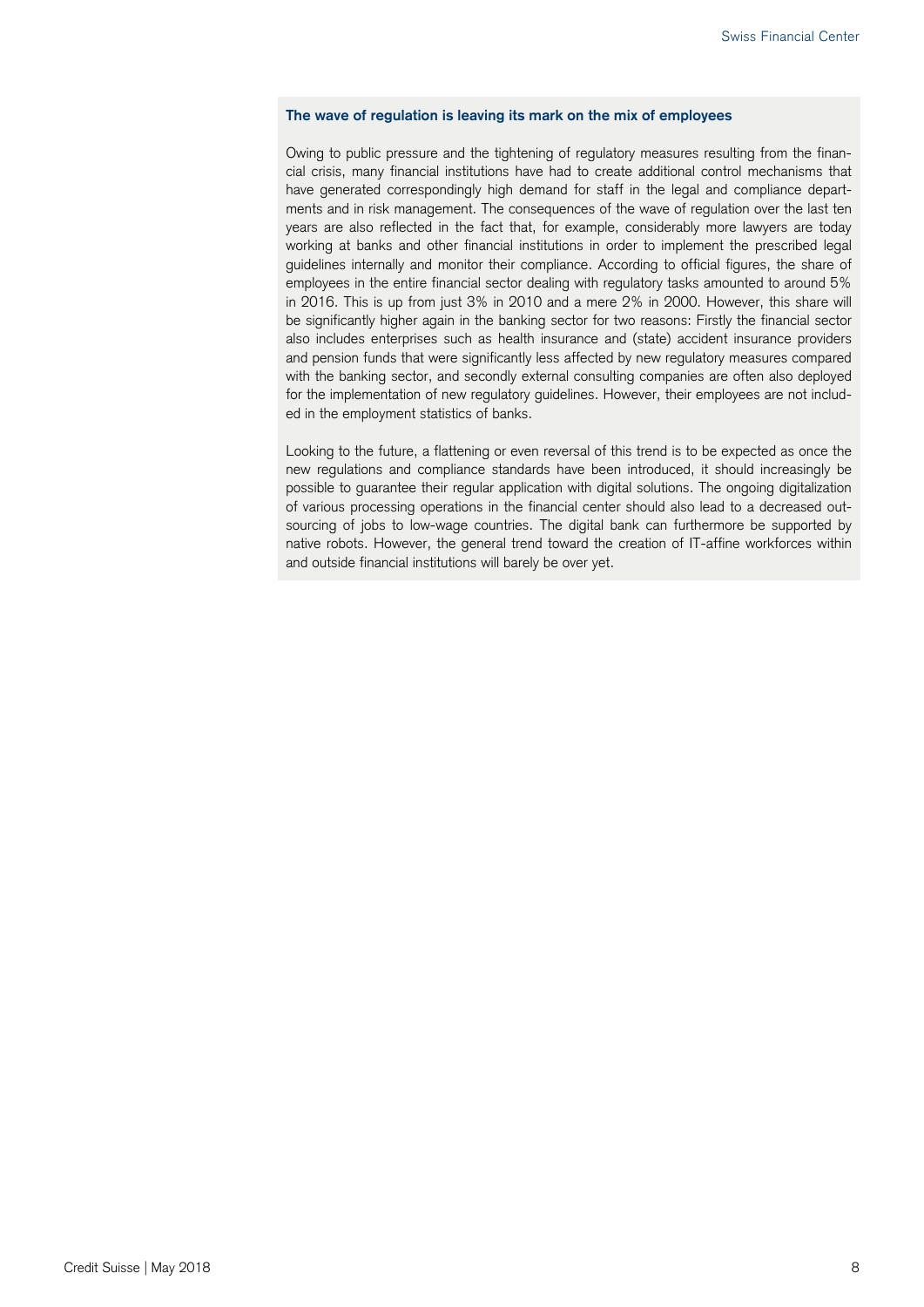## **Focus on insurers**

The gross value added of insurers has expanded at more or less the same rate as nominal GDP. However, within the sector, the growth rate varied significantly across sub-sectors. The gross value added of life insurers has declined substantially. The low yield environment has reduced the attractiveness of life insurances and the profitability of the sector. On the other hand, non-life insurers and reinsurers have significantly increased their gross value added. Non-life insurers have benefited from rising household incomes which boost demand for insurance. Demand for reinsurance has been on a rising trend ever since the terrorist attacks of 2001.

The number of Swiss insurance companies has declined over the last few years, reflecting the consolidation in the sector. As a result of higher concentration and more efficiency, the gross value added of the insurance sector has risen. The sector has become one of the most productive in Switzerland. In 2015, each employee in the insurance sector (in full-time equivalent) generated almost CHF 390'000 (gross value added). In comparison, each employee in the banking sector created CHF 224'000 of value added.

Over the last few years, insurer employment remained stable thus growing, at a slower rate than the rest of the economy. In 2017, employment in the insurance sector represented 43'400 full-time equivalents or 1.1% of total employment in Switzerland. Efficiency measures and digitization most likely will limit employment growth in years to come.

### Gross value added of insurers **Solid expansion of reinsurance**

Nominal gross value added of insurers, by category (CHF, bn)



 Source: Federal Statistical Office, SECO, Credit Suisse. 2016/17: data by category not yet available.

#### **Number of insurers Consolidation in the insurance sector**  Number of insurance companies, by category



Source: FINMA, Credit Suisse

**Employment in insurance sector Employment has been stable in insurance sector**  Employment in insurance sector, in full-time equivalent



Source: Federal Statistical Office, Credit Suisse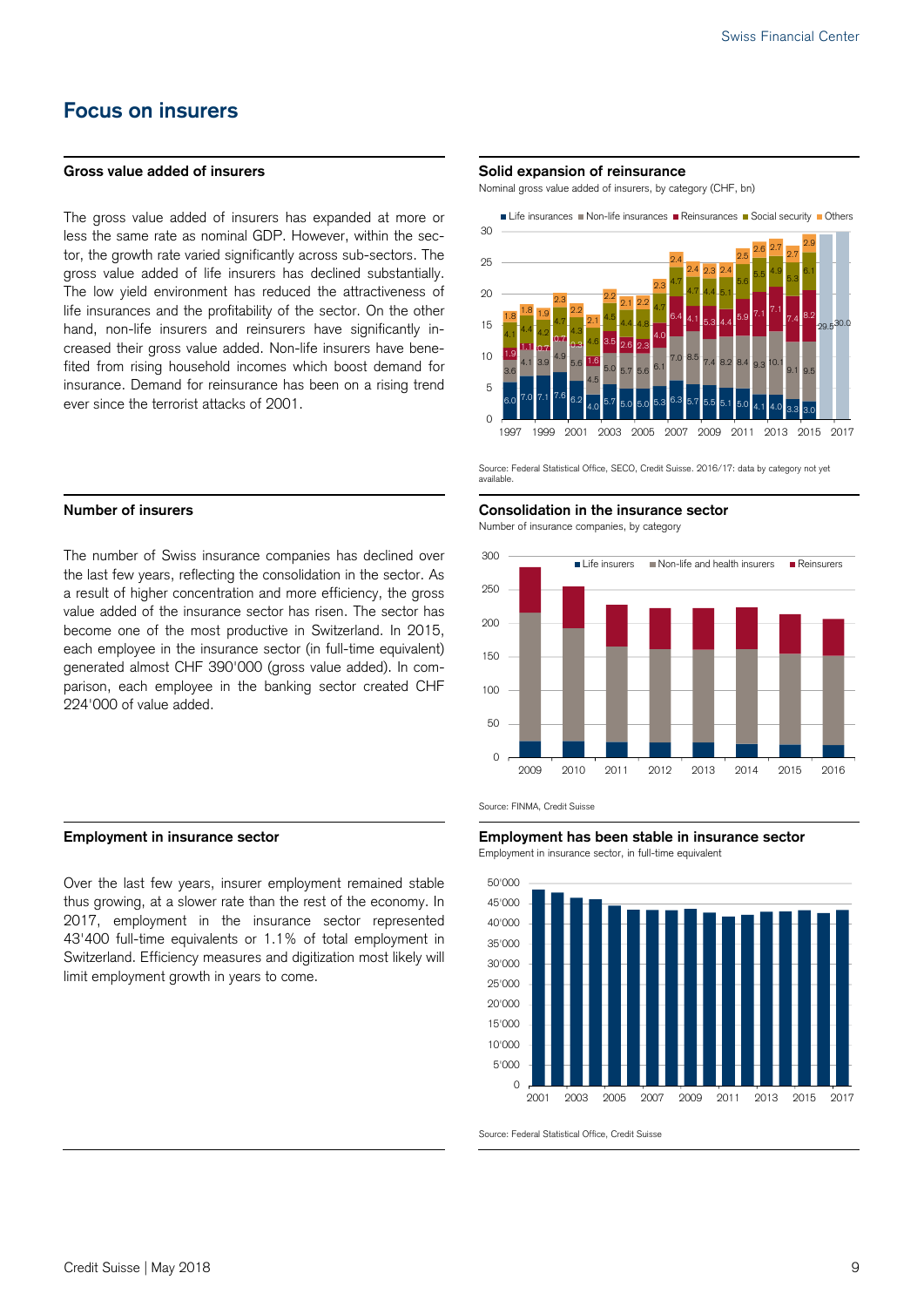### **Outlook**

# **Back to moderate growth**

**Barring a renewed economic crisis, most areas of banking are likely to return to a growth mode. Still, low interest rates and moderate growth in Switzerland and neighboring Europe is likely to limit bank revenues. Economic developments in the USA and emerging markets growth will continue to drive internationally oriented banks.** 

**Over the short-term, low interest rates will likely remain a key challenge for domestically oriented banks**  For domestically oriented banks, which are heavily dependent on net revenues from interest operations, i.e. the difference between interest received on lending activities and interest paid on clients' deposits, the short-term outlook is challenging. As long as the Swiss National Bank (SNB) keeps its policy rate in negative territory – a situation we expect to continue for around another two years – there is little scope for the liability margin (i.e. the margin on banks' deposit business) to widen. Banks have so far been cautious in passing on negative rates to clients, which has depressed their liability margin. In parallel, while the asset margin (i.e. the margin on banks' lending business) first widened after the introduction of the negative interest rate in January 2015, it has narrowed more recently. This may, in part, be due to some competition e.g. in mortgage lending from non-banks including pension funds and life insurance companies, as well as some direct lending by other companies with large cash positions; there have also been reports of limited and small-scale lending at negative rates by "Fintechs".

#### **Margins would increase moderately if interest rates rise**

Over the short-term, we expect the margin on traditional borrowing and lending business of domestically oriented banks to remain at about the current low level (see chart). Under our base case that interest rates rise moderately and the yield curve steepens gradually, the margin on interest operations should eventually recover to some extent. However, our estimates suggest that both these developments would improve the margin only moderately. While positive shortterm interest rates would help improve the liability margin, there is also a risk that the asset margin will narrow back to levels seen before the introduction of the negative interest rate. For the two big banks, the situation with regard to net interest income is much more difficult to assess. Their balance sheets are more diversified and their interest income is in part dependent on other currencies.

#### **A sharp increase in interest rates would pose the risk of heightened mortgage delinquencies**

Despite the drop in their margin, domestically oriented banks have maintained their overall profits, as credit volume has expanded solidly, driven by mortgages (see chart). However, mortgage growth is likely to be slower than it has been in the recent past. First, tighter regulatory requirements, higher real estate prices and (eventually) higher interest rates should reduce demand. Second, we believe that the real estate cycle has peaked in Switzerland, which should further reduce the growth of demand for mortgages. Still, a rise in interest rates would entail risks for







Source: SNB, Credit Suisse Source: SNB, Credit Suisse Source: SNB, Credit Suisse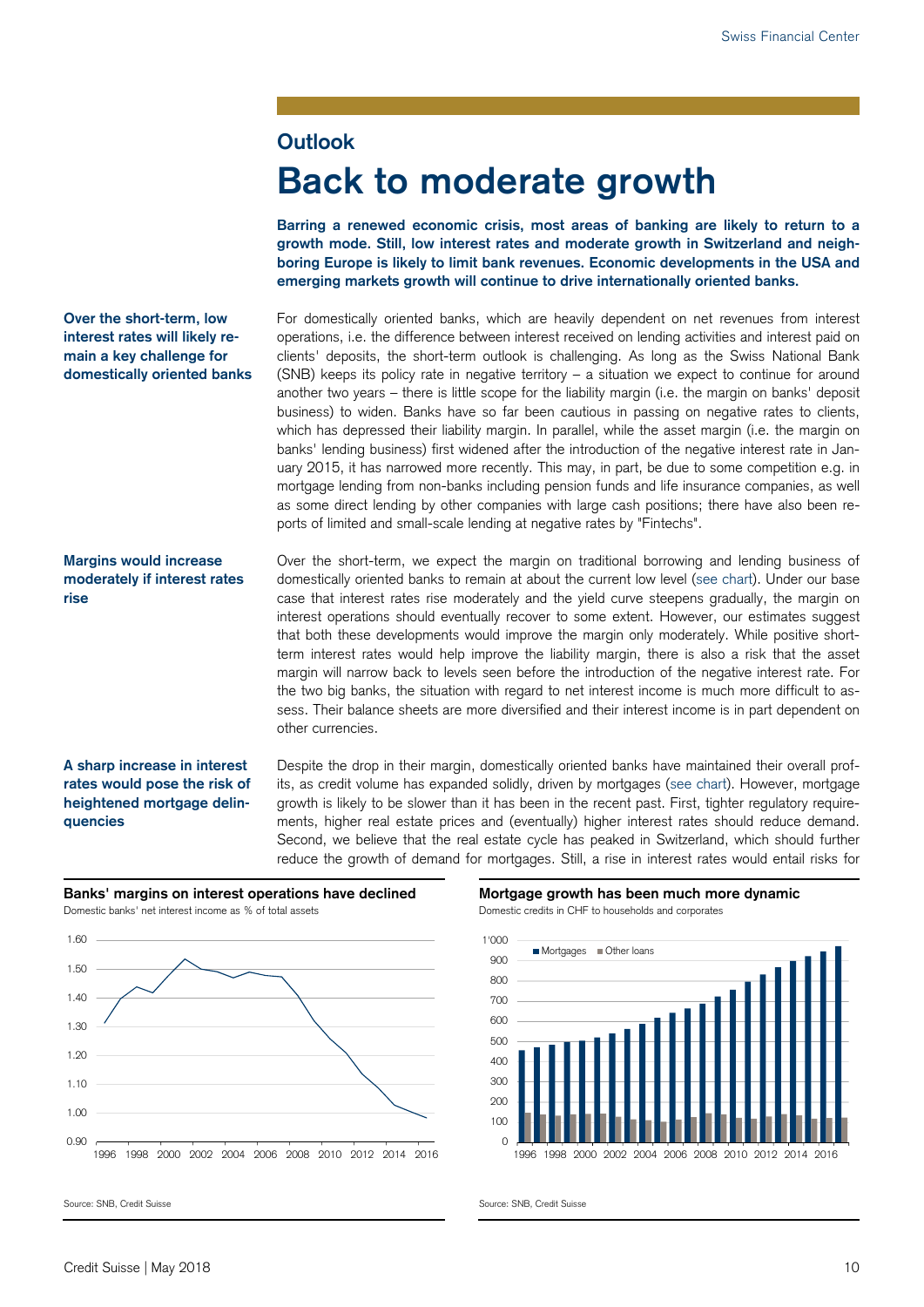banks, especially if it were significant. If coupled with an economic downturn, delinquencies would likely rise and would need to be reserved for. However, as long as interest rates do not rise all-too sharply or immigration drop off precipitously – both of which we regard as unlikely – this risk seems limited. In addition, the effects would be delayed because 80% of mortgages are at fixed interest rates. Lastly, the SNB would most likely loosen capital requirements for banks in such a case by means of a lowering of the countercyclical capital buffer, which would reduce pressure to call in loans and would thus reduce the risk of a broader credit crunch.

With the exception of mortgage credits, credit demand from corporates has been subdued for the last decade and despite record low interest rates. Demand was probably low due to the uncertain economic outlook in the aftermath of the global financial crisis and later the euro crisis. Moreover, corporates have relatively high cash positions, further reducing the need for external funding. Therefore, and despite the much more positive economic outlook, we expect stable but weak credit demand from corporates. While this reduces growth opportunities for banks it also suggests that corporate credit delinquencies will remain very low for the foreseeable future. **Corporate credit growth is** 

> In the wealth management business, margins have declined substantially since the financial crisis (see chart). In the onshore area, heightened competition and regulatory rules have squeezed margins. The lack of trading activity of private clients in the aftermath of the financial crisis likely added to the downside pressure. Broadly speaking, margins in the institutional business are already extremely tight and thus unlikely to decline further. In private banking, intense competition and the further spread of low cost and de facto institutional products such as index funds will tend to further depress margins, while efficiency gains and the regulatory need for advice implemented by the "pay for advice" models should support them. In general, we believe that the downward adjustment of margins should be far slower in future and we might even see a stabilization.

> Meanwhile, assets under management (AuM) have grown substantially since the global financial crisis and despite the outflows related to regularization. We estimate AuM with banks in Switzerland at CHF 6 trn at the end of 2017 (see chart), although we reckon that such estimates depend significantly on what is included under AuM. We further estimate that 46% (CHF 2.7 trn) of AuM are international wealth, i.e. wealth owned by investors domiciled outside of Switzerland. The Boston Consulting Group (BCG), a consultancy, expects international wealth booked in Switzerland to grow by 3% to 4% p.a. until 2021. International wealth managed in Switzerland would thus rise to between CHF 2.9 trn and CHF 3.1 trn over the next 3 years. Over the last 15 years, growth in international wealth has largely come from institutional clients. Back in 2001, international wealth of institutional clients represented only 30% of total international wealth managed by banks in Switzerland. By the end of 2017, this share had climbed to 75%, on our estimates. Conversely, funds of international private clients have declined. As noted above, the increasing weight of institutional clients has been one of the contributors to erosion of margins.

**likely to be slow, but delinquencies very low** 

**Downside pressure on wealth management margins should subside** 

**International wealth managed in Switzerland is expected to grow by 3% to 4% p.a.** 







Source: KPMG, SNB, Credit Suisse Source: SNB, Credit Suisse Source: SNB, Credit Suisse

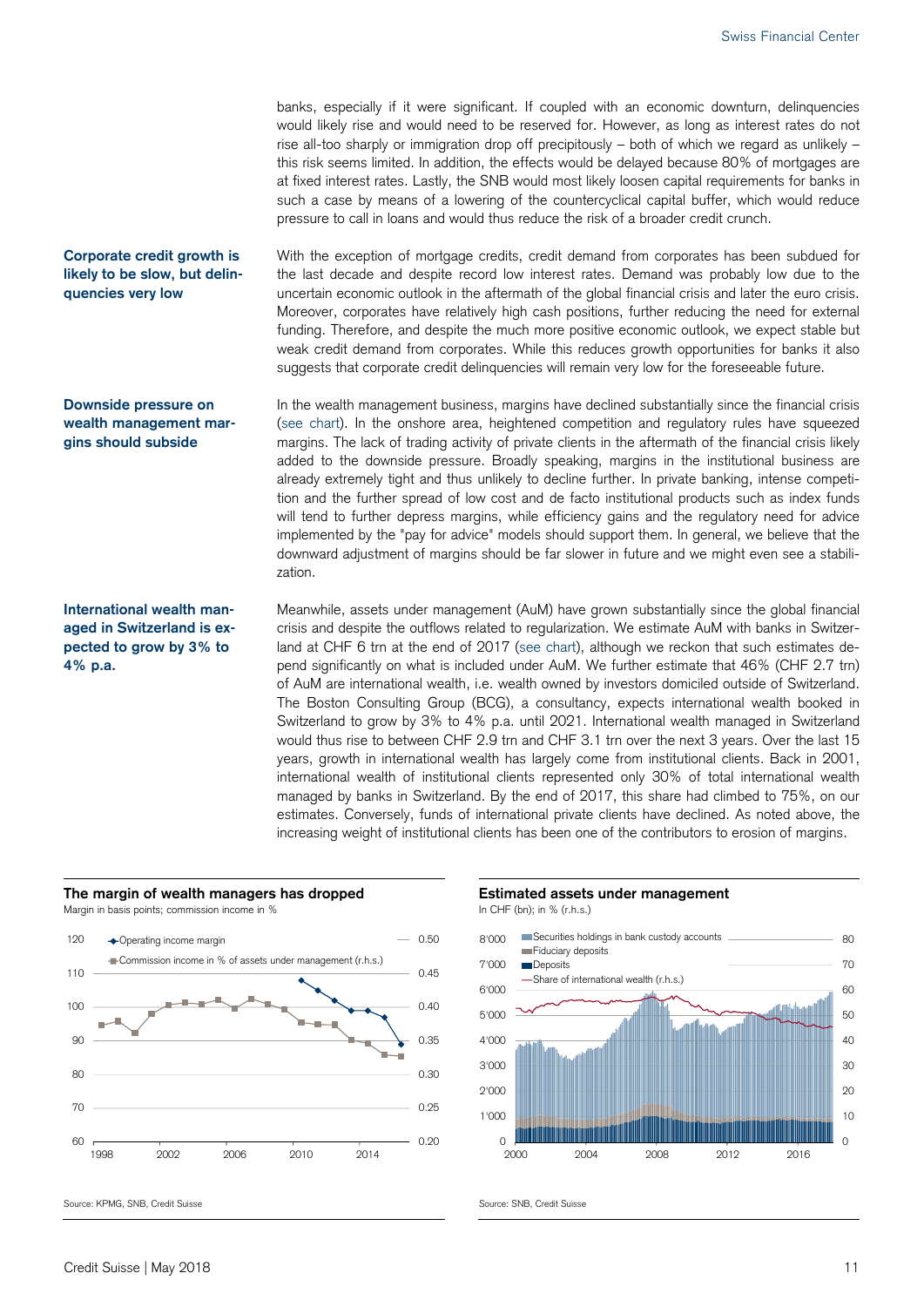**The growth of international private banking should recover, with Europe and the Middle East as main focus regions** 

#### **Shifts from high household cash holding into private banking assets are likely to remain limited**

Looking forward, we believe that the growth of international wealth management should recover, even though the growth of private wealth in Europe is likely to remain more moderate than in fast-growing Asian markets. Moreover, competition for funds is intense in all markets and the lack of an EU-wide access agreement for Swiss banks adds an extra cost layer for Swiss banks. That said, in the area of high or ultra-high net worth individuals these costs are relatively limited. Nevertheless, a formal agreement with the EU as a whole or with additional member countries would enhance growth opportunities to some extent (see p. 25) As regards the international institutional business which is larger in volume, we would expect more or less steady growth in line with the overall funds managed by institutions. As overall wealth grows, Swiss banks should stand to benefit given their strong capitalization, long standing experience in advice for private and corporate clients as well as the safety proposition of Switzerland.

Banks in Switzerland manage around CHF 3.3 trn of onshore wealth. Similar to the international business, the share of private investors constitutes a relatively small share of overall assets under management (AuM) – somewhat less than 20% on our estimates. However, in our definition of AuM we exclude sight and savings deposits, which represent a large share of household wealth in Switzerland as elsewhere. Furthermore, slightly more than 20% of AuM are pension fund assets. The rest is split between mutual funds, insurances, social security institutions and commercial clients. Based on our long-term forecasts of financial market returns, we expect a balanced asset allocation in CHF to yield 3.3% p.a. When used as a proxy for the asset allocation of onshore AuM, such a yield could lift onshore AuM to around CHF 3.7 trn by 2021, solely based on market returns. Wealth managers may be able to capture net new assets if households move from holding very high cash levels back into securities; they have been very cautious since the euro crisis and have been net sellers of securities. With banks shielding retail investors from negative interest rates, real returns on current accounts and saving deposits have been fairly high in the past years. If inflation rises somewhat as we expect and nominal interest rates lag that development, the attractiveness of holding large cash balances may diminish. That said risk aversion tends to be quite persistent, and the many uncertainties that households face due to issues such as ageing, health expenditures and job security, is likely to limit the shift from cash to other private banking assets.

#### **What if interest rates remain low for longer**

While our main scenario is for a gradual normalization of interest rates and a somewhat steeper yield curve, the resurgence of a recession which would force central banks to lower interest rates again and keep them at very low or negative levels for a longer period of time cannot be excluded. In such an event, banks' margin could again come under pressure. It is not excluded that central banks, and in particular the SNB, would then lower their policy rates to more negative levels and even consider some restrictions on banknotes withdrawal (for example through the introduction of a withdrawal fee). In turn, banks could be forced to pass on the negative rate to more client groups and in particular to retail clients. Moreover, lending from non-banks (e.g. insurances, but also non-financial corporates and Fintech companies) might then further increase competition and put banks' asset margin under added pressure.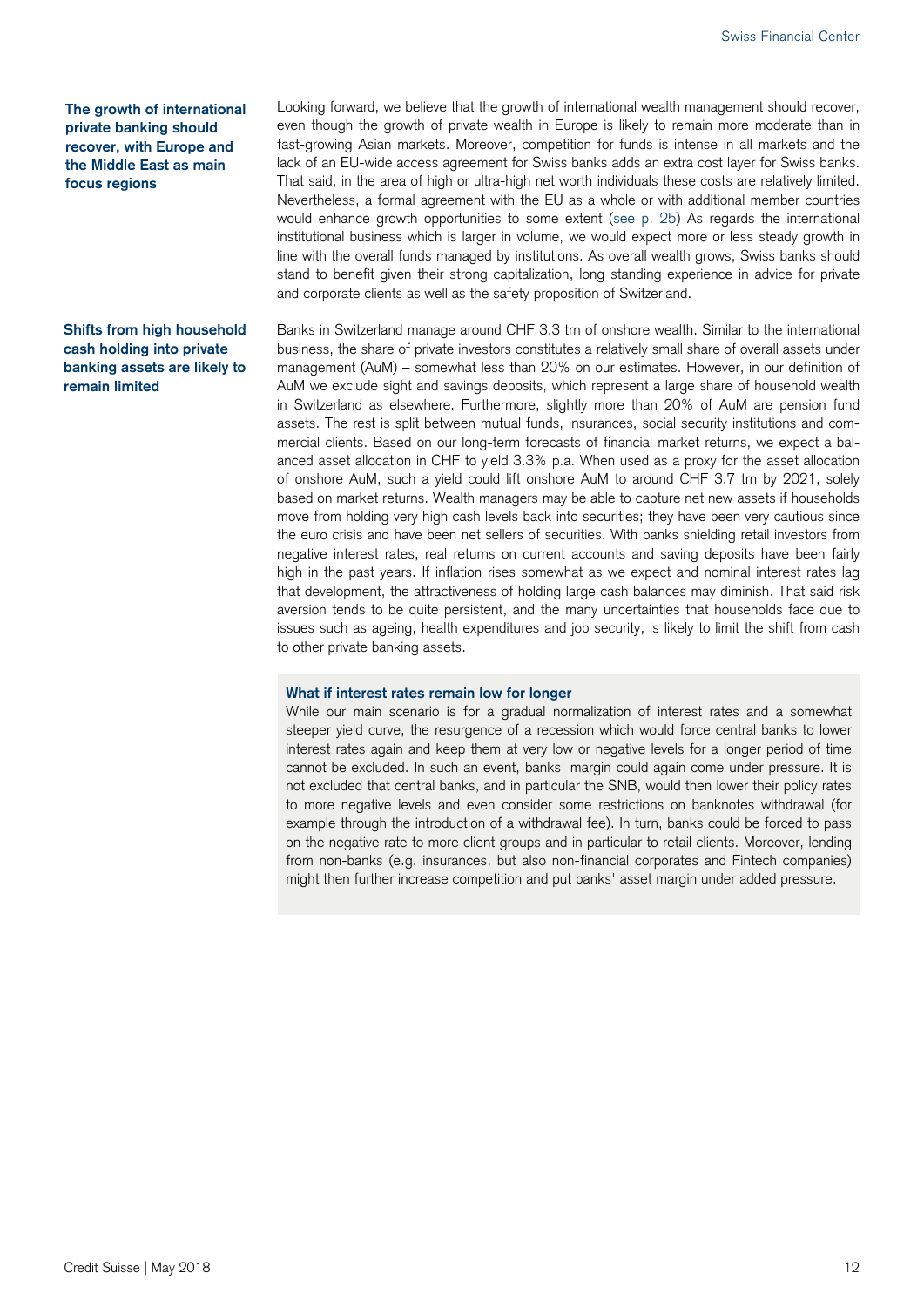## **Capital market and Fintech funding**

#### Capital market borrowing of CHF bond issues **New issuance activity has declined**

New issuance activity in the Swiss franc bond market has declined in recent vears, as issuance by foreign issuers has dropped substantially. New issuance activity by domestic corporates has increased, as many companies took advantage of the low interest rate environment to refinance early and to also extend the maturity of their borrowing. We expect growth in the domestic corporate segment to continue in the coming quarters as both existing and first-time issuers may seek to benefit from the current low-yield and tight spread environment as long as it lasts.

Commission revenues of wealth managers have also declined on lower client activity. In 2017, securities turnover on the Swiss stock exchange was approximately similar to the turnover of the year 2000, although the market capitalization of the Swiss stock market has increased by 33% since then. One strategy of wealth managers to overcome the decline of commission revenues from trading activity has been to lower trading fees and increase recurring advisory fees, which are dependent on assets under management.

According to the Swiss Venture Capital Report published by startupticker.ch, startups in the Fintech sector raised CHF 76 m in 2017, up from CHF 47 m in 2016. We do not see companies in the Fintech sector as direct competitors to banks that threaten their business models, but much more as commercial partners. Companies in the Fintech sector can provide new products to banks or allow banks to outsource services. Since January 2018, regulation regarding public deposits with nonbanks has been eased by the FINMA, which should reduce the hurdles for Fintech and additionally foster innovation in Switzerland.

Issues of CHF bonds, in CHF (bn)



Source: SNB, Credit Suisse

Client activity remained subdued for longer **Low Client activity also weighing on bank revenues** Securities turnover on the Swiss stock exchange, in CHF (bn)



Source: SNB, Credit Suisse

#### **Fintech Capital raised by Fintech is rising rapidly**

Capital raised by Fintech in Switzerland, in CHF (million)

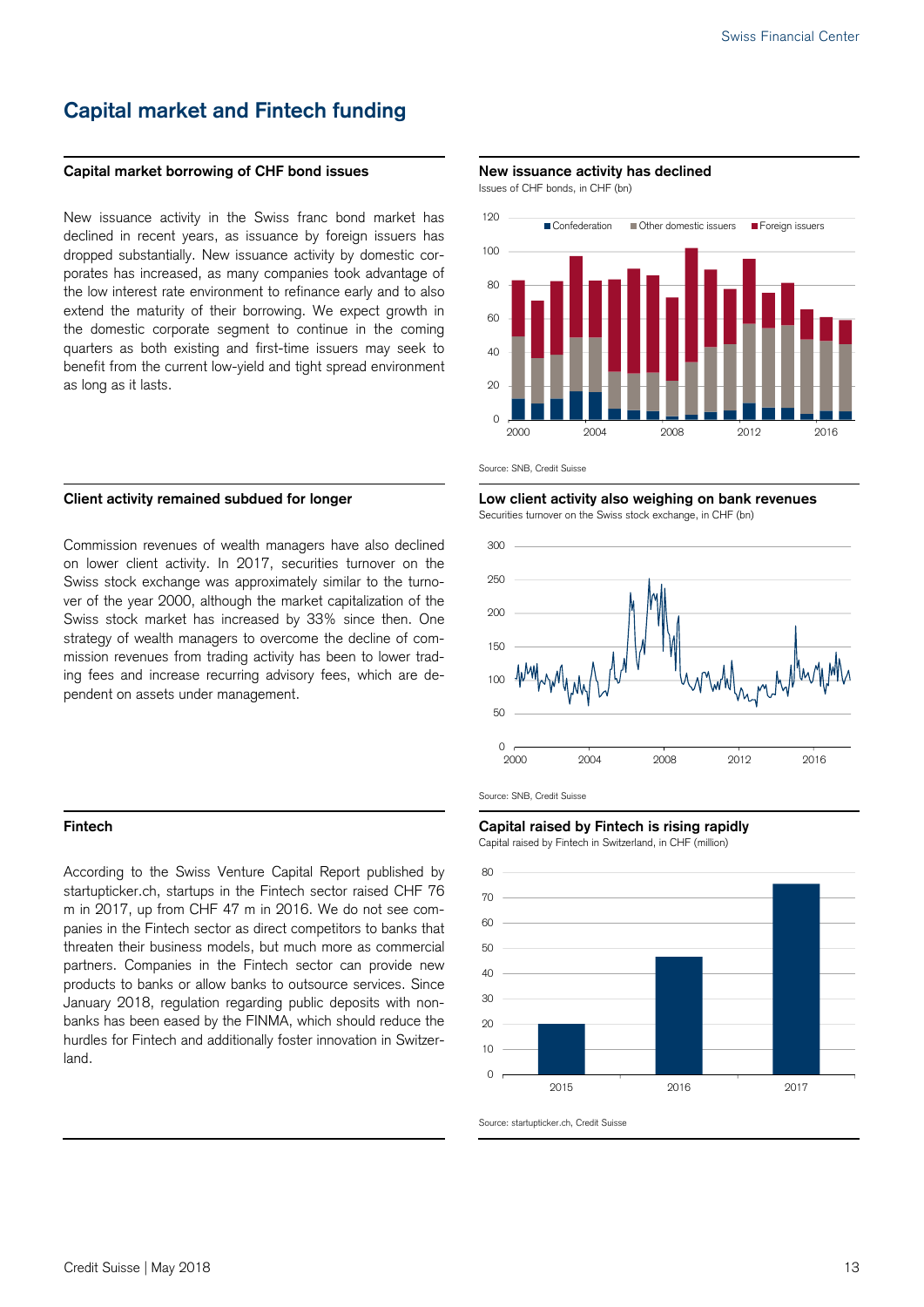### **Thematic focus**

# **Regulatory environment continuing to change**

**Four regulatory areas are of special importance in the medium to long term for the further development of the Swiss financial center: improved regulatory processes and efficient implementation of international standards, market access, sustainable finance and digitalization.** 

**Improved regulatory processes and implementation of international standards**  2018 marks the tenth anniversary of the outbreak of the financial crisis. The crisis not only shook the global financial system but was also the decisive factor triggering a veritable wave of regulation at both international and national level. A decade later it can now be concluded that the existing far-reaching regulations are proving effective. The international financial system has become more stable, while the Swiss major banks are well on the way toward implementing what by global comparison is a very strict national regime in a timely manner. **Regulation proving effective** 

At the global level the focus is on the extremely comprehensive Basel III set of rules of the Basel Committee on Banking Supervision (BCBS). Following years of discussions between the members of the BCBS, the long expected final components of the Basel III set of rules were approved on 7 December 2017 that are also referred to in the sector due to their far-reaching innovations as Basel IV. The objective of the reforms is to increase the credibility in the calculation of risk-weighted assets (RWA) and improve the comparability of the equity ratios of banks. For this purpose, simpler, more standardized models are being introduced. **Basel III finalized** 

The core elements of the reforms can be roughly divided into three areas:

- The standard approaches for the calculation of credit, market and operational risks were revised in order to achieve greater risk sensitivity and comparability among the banks. Furthermore, restrictions in the use of internal models are intended to reduce any variability in the calculation of risk-weighted assets by the banks.
- The introduction of a minimum equity threshold, also known as an "output floor", serves to reduce the benefits that banks can derive from the use of internal models for calculating their minimum equity requirements.
- Globally systemically important banks (G-SIBs) are now subject to higher requirements concerning their leverage ratio. The new cushion is intended to guarantee that the leverage ratio continues in future to act as a safety net for risk-based requirements.

The example of the Basel III set of rules illustrates the importance for the individual countries and jurisdictions of the decisions of international standard setting bodies. Switzerland is often represented on these bodies by the Swiss Financial Market Supervisory Authority (FINMA) and/or the Swiss National Bank (SNB), with the Federal Department of Finance (FDF) also sometimes taking a seat.

The last few years have shown that there is room for improvement in Switzerland's representation on such bodies: The political institutions are at present to some extent insufficiently involved in the seeking of a position by the FINMA or SNB before the latter represent Switzerland internationally. A closer involvement of the Federal Council as the body responsible for determining the national financial market policy and implementing international standards in national law would be desirable. This would not jeopardize the independence of either the FINMA or the SNB in the core areas of their activities. Regarding future implementation and regulatory projects in Switzerland, more emphasis needs to be given to the question of needs and the cost-benefit ratio than in the past.

**High importance of international standards for Switzerland** 

**Improved involvement of political institutions necessary**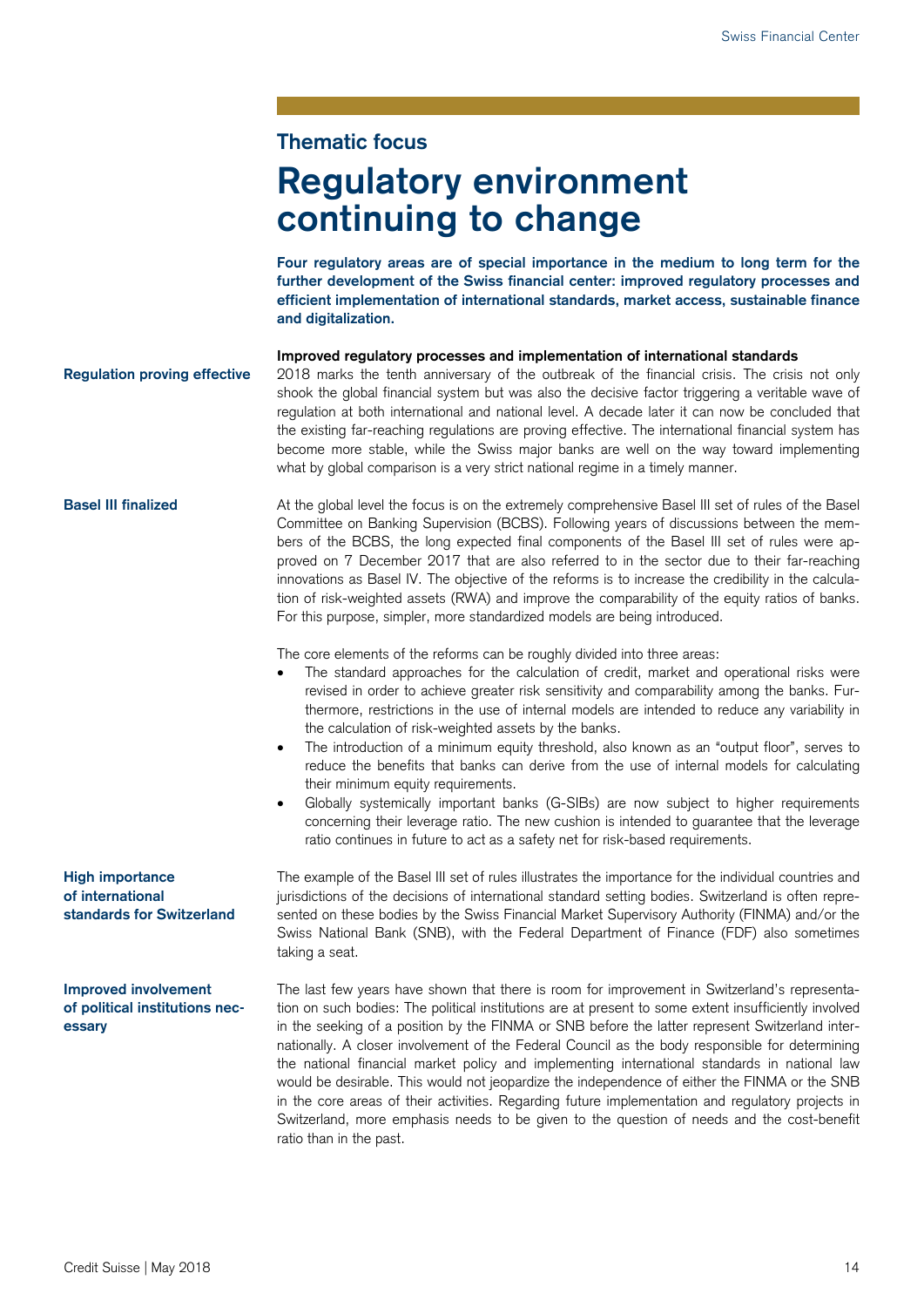#### We are pleased to report that various steps have already been undertaken in this regard, as illustrated, for instance, by the work carried out within a working group of the FDF to strengthen competitiveness. A motion submitted by National Councilor Martin Landolt (BDP/GL) in May 2017 raised three demands: a clear separation between the responsibilities of the Federal Council for the financial market policy and strategy and regulation on the one hand and the responsibility of the FINMA for operational supervisory activities on the other; more effective safeguarding of the political monitoring and control of the activities of the FINMA – while upholding its independence in terms of concrete supervision; optimum structuring of the roles and relationship between the FDF and FINMA in order to ensure the best possible achievement of financial market policy objectives, particularly also with regard to the exercise of international representation and collaboration. The motion was recommended for adoption by the Federal Council and adopted by the National Council. Discussion in the Council of States is still pending. **Relations of Switzerland with the EU and the United Kingdom / market access**  A close relationship links Switzerland and the EU. The number of bilateral agreements concluded amounts to over 120 and comprises a broad spectrum of policy areas. These include the two Bilateral I and II agreement packages. The bilateral agreements are of central importance from the perspective of the Swiss economy. However, it is to be expected in the medium to long term that the currently good market access of certain economic sectors to the EU and the European Economic Area (EEA) will erode. The difference between the static bilateral agreements and the further development of EU law will increase over time. The existing agreements therefore need to be updated from time to time in order to uphold their full quality. A fundamental clarification of the relationship with the EU is therefore considerably better for the Swiss economy in the long term than the present state of limbo. Owing to the complexity of the bilateral agreements, the EU has since 2008 been calling for a comprehensive institutional framework for the relations between the two parties. With this in mind, Switzerland and the EU are discussing mechanisms aimed at ensuring a more uniform and efficient application of existing and future agreements. Impact of Brexit on Switzerland **Measures introduced Fundamental clarification of relationship with EU important Institutional framework agreement prerequisite for further development Brexit also with conse-**

**quences for Switzerland** 

### The decision by the United Kingdom to leave the EU has shifted the priorities of the EU to the exit negotiations with the UK. Nevertheless, the Brexit negotiations could open up new opportunities for Switzerland in the medium to long term. The relationship between Switzerland and the UK also needs to be redefined as a result of Brexit. We therefore welcome the strategy of the Federal Council of avoiding gaps in the relationship and advocate close dialog between the two parties.

### **Core elements of the Basel III reforms International standards**

| Staggered introduction |  |
|------------------------|--|
|------------------------|--|

| Elements                                                                | Implementation date                       |
|-------------------------------------------------------------------------|-------------------------------------------|
| Revised standard approaches<br>for market, credit and operational risks | 1 January 2022                            |
| Leverage ratio cushion for globally<br>systemically important banks     | 1 January 2022                            |
| Minimum equity threshold ("output<br>floor")                            | 1 January 2022: 50%                       |
|                                                                         | 1 January 2023: 55%                       |
|                                                                         | 1 January 2024: 60%                       |
|                                                                         | 1 January 2025: 65%                       |
|                                                                         | 1 January 2026: 70%                       |
|                                                                         | 1 January 2027: 72.5% (final calibration) |

Improve involvement of the Federal Council



Source: Basel Committee on Banking Supervision (BCBS), 2017 Source: Credit Suisse, own illustration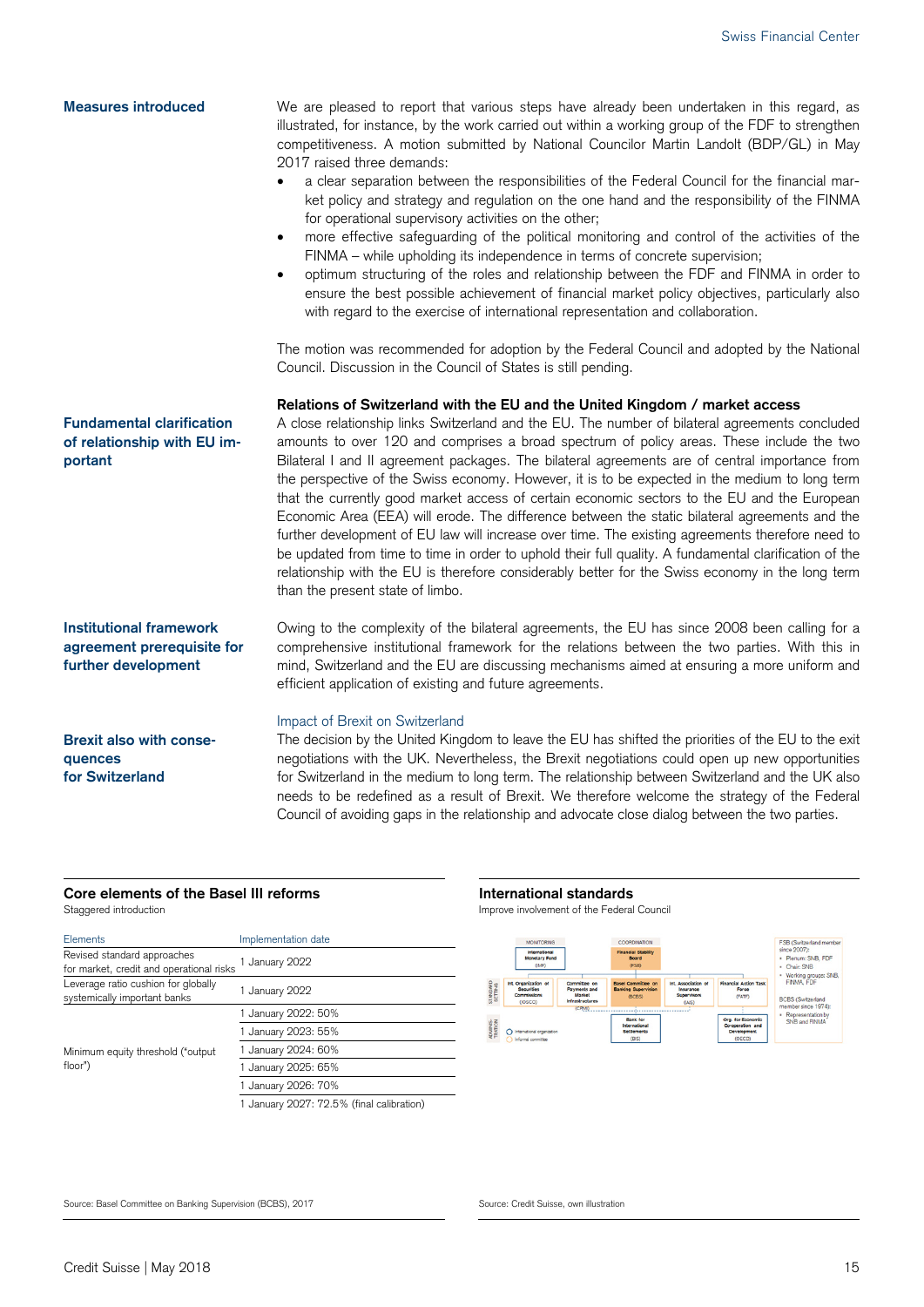This should aim at securing the status quo and simultaneously addressing a potentially closer relationship following departure from the EU.

#### Market access

Swiss financial services providers are globally dependent on good market access conditions as this is the only way for the Swiss financial center to offer clients abroad the best possible products and services.

**Market access as an integral component of financial market policy**  Multi-stage procedure necessary



#### **Focus on EU single market**

The focus is placed on the EU and EEA due to their geographical proximity. Based on the thirdparty rules existing in EU financial market regulation, the European Commission, in consultation with the European supervisory authorities, can grant non-member countries access to the single market as long as it recognizes the regulatory and supervisory framework of such non-member countries as equivalent in the applicable area. In the short term Switzerland therefore requires regulations where necessary and appropriate that are equivalent in effect to those of the EU in order to be able to benefit from the EU single market. This applies particularly in the area of investment protection where Switzerland aims to take account of the core issues of the corresponding EU provisions (MiFID II) with its Financial Services and Financial Institutions Acts (FID-LEG/FINIG). However, the processes for recognition of equivalence, as illustrated by the experience with stock market equivalence, are often political decisions and therefore linked to uncertainties. Greater predictability and planning security would therefore be welcome. In addition, there remains the need for a suitable solution allowing Switzerland in the medium to long term to secure permanently and improve its banks' market access to the EU/EEA. A financial services agreement (FSA) must therefore continue to be pursued as a longer-term strategic option, while at the same time other potential solution approaches are also taken into consideration in view of the political opposition to an FSA.

As well as the aforementioned need for action regarding the relationship with the United Kingdom, market access to key core markets such as Germany, France, Italy, Spain and the Netherlands also needs to be the subject of bilateral endeavors. Furthermore, bilateral agreements for improving market access also need to be sought with core markets in Central Europe, the Middle East, Asia and Latin America. **Bilateral market access also important** 

#### **Sustainable finance**

**Importance of sustainable investments has been growing for years** 

For years, the volume and share of investments made under consideration of environmental, social and governance criteria (ESG) has been growing above average both globally and in Switzerland (see also p. 26, 27 and 34 of our 2016 study). The Swiss financial center is a pioneer in the area of sustainable investment solutions. It is a leader in particular in the areas of impact investing, microfinance and development finance. Its strengths furthermore lie in the high volume of amounts invested (including cross-border investments), the broadly diversified range of play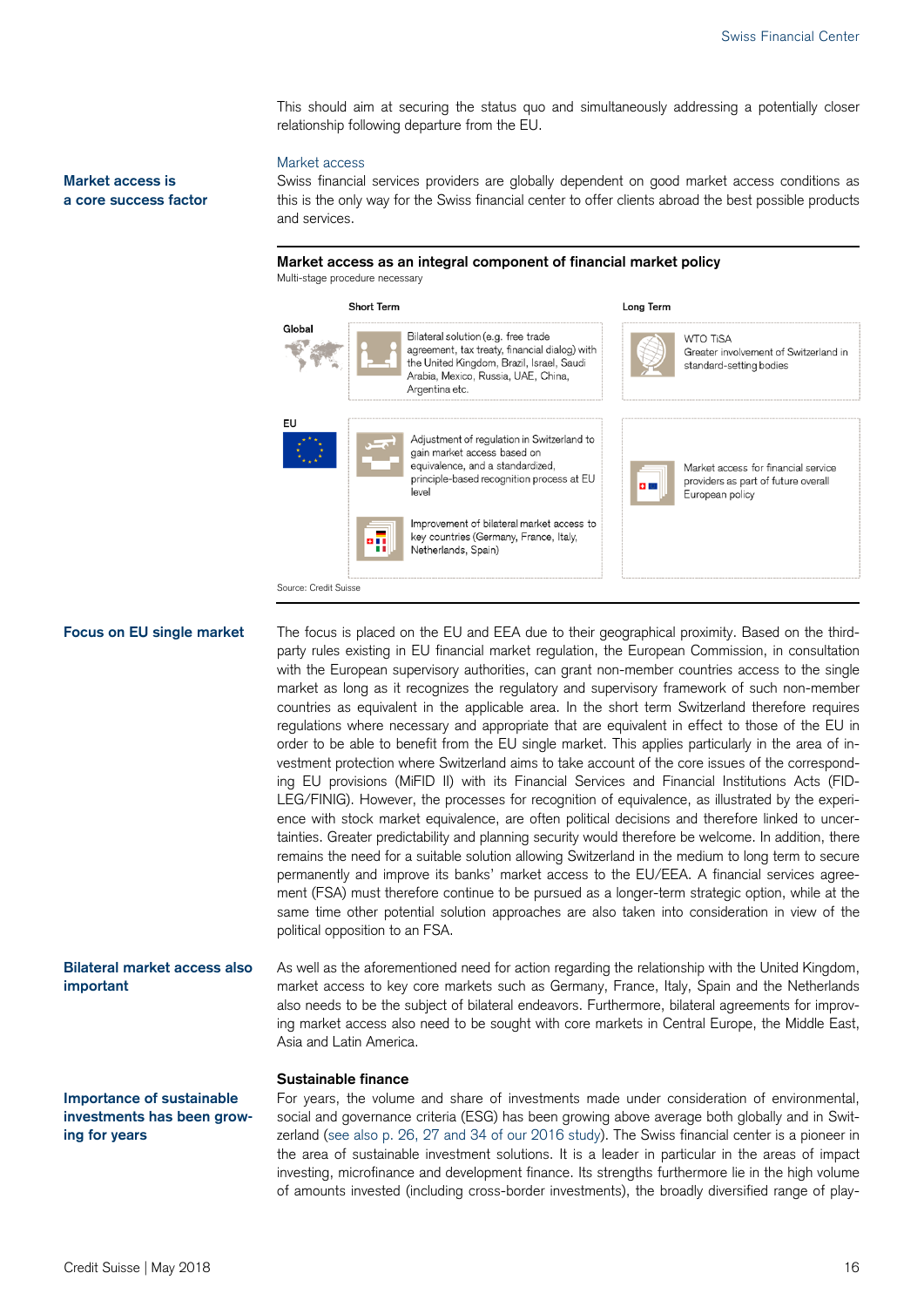ers (including foundations with assets under management estimated at CHF 100 billion), the associated know-how and the international network.

International developments such as the UN Sustainable Development Goals (SDG), the work of the G20 Green Finance Study Group, the recommendations of the FSB Task Force on Climaterelated Financial Disclosures (TCFD) and the EU Action Plan on Sustainable Finance published in March 2018 are shaping this momentum. These initiatives among other things set out standards governing what counts as a sustainable investment, how climate and other environmental factors are to be systematically integrated into risk management and how the corresponding reporting is to be made comparable. The demographic trend and changed customer preferences (keyword: millennials) furthermore contribute to the development of sustainable finance. **High international momentum** 

#### **Fintech/digitalization and innovation**

#### Developments and trends

Since the first use of computers by what was then the Union Bank of Switzerland (today's UBS) and the former "Schweizerische Kreditanstalt" (today's Credit Suisse) back in 1956, digitalization has become a constant companion of the financial sector. The latest stage of this development is subsumed under the keyword  $\mathsf{Finter}^1$ . **Digitalization has long been accompanying banks** 

Alongside highly acclaimed start-ups, established market players such as banks are also significantly active in this area. The banks often pursue innovations in the financial sector in close project collaboration with the Fintechs. The new technical opportunities are used to enhance client satisfaction, expand the range of products and services and increase efficiency. For example, with its "Direct Business" expanded online banking solution, Credit Suisse offers its corporate clients the option of displaying account information of domestic and foreign third-party banks, thereby facilitating liquidity planning. It is also possible to bridge liquidity bottlenecks through capital goods and vehicle leasing paperlessly and in real time. The "Online Relationship Onboarding" service launched in 2017 allows private clients to open an account with Credit Suisse paperlessly. The ID document is checked in a video call and the client accordingly identified. **Banks are also Fintech innovators** 

**Use of Fintech at the interface to the client and for internal bank processes and procedures** 

**General locational factors are also crucial alongside specific requirements** 

As well as deployment at the interface to the client, the new technologies above all also open up many new opportunities to be systematically tapped for internal bank processes and procedures. A well-known example is so-called RegTech (regulatory technology) that promotes a more efficient implementation of regulations in the compliance and reporting areas of banks. A special emphasis is also placed on blockchain and other distributed ledger technologies attested much potential by the sector in order to speed up processes, reduce susceptibility to error and increase capital efficiency.

#### Necessary framework conditions

-

As in previous phases of technological and social change, the legislator is also confronted today with a certain discrepancy between the underlying legal conditions and new business models. In order to offer the requisite leeway for entrepreneurship also in future, it is necessary to gear the underlying conditions to an increasingly digitalized economy and secure the foundations for future prosperity and employment. The use of new technologies and the market entry of further companies are to be facilitated without exerting an adverse impact on existing providers due to unfair regulation. Although the current technological developments place very specific demands on the legal environment, this should not detract attention from the fact that the requisite underlying conditions for every entrepreneurial activity (legal and planning security, fiscal attractiveness, modern and efficient infrastructure etc.) are also of central importance here. Switzerland's high locational attractiveness at present needs to be preserved and enhanced particularly also in view of the growing locational competition.

<sup>&</sup>lt;sup>1</sup> The Institute of Financial Services Zug of Lucerne University of Applied Sciences and Arts defines this term as a paraphrase for innovative digital products, services and processes in the financial industry aimed at improving, supplementing or replacing existing offerings. Lucerne University of Applied Sciences and Arts. (2016). *IFZ Fintech Study 2016.*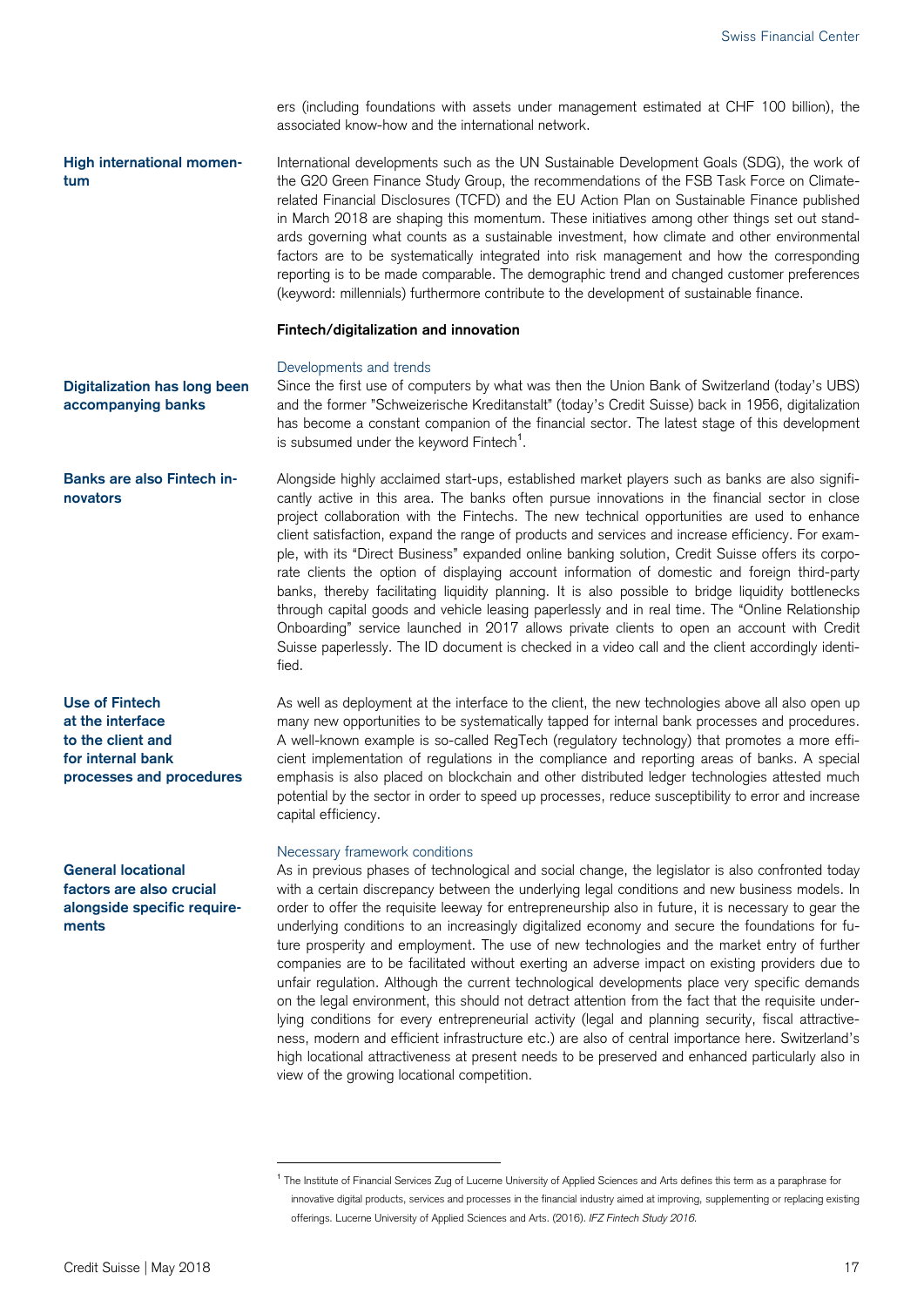#### **Financing of start-ups**

The Federal Council was already commissioned by a parliamentary motion back in 2013 to examine how the underlying conditions for venture capital could be improved. In the report drawn up in response to the motion, the Federal Council concluded that while the financing of start-ups posed a challenge, the Swiss venture capital market was altogether working well. However, the report also stated that the Swiss venture capital market could be developed further and in this respect made reference to the "Joint Declaration on the Financing of Fast-Growing Start-ups" signed by representatives of the Federal Government and the private sector (among others the Swiss Bankers Association and the Swiss Insurance Association). The voluntary financial support of start-ups lies at the core of this declaration of intent. Concerning public sources of financing, the Federal Council does not currently see any necessity to launch any further programs alongside the cantonal and national schemes already existing. With regard to the fiscal environment, the Federal Council has signaled its readiness to review a potential shift from taxes detrimental to a company's capital and assets to a greater focus on income taxation if commissioned to do so by the parliament.

A further motion called for the investment opportunities of retirement benefits institutions to be adjusted so as to facilitate increased investments in innovative technologies. To this end the motion also proposes the creation of a "Switzerland future fund" to take on the management of such investments at the request of the retirement benefits institutions. In its reply the Federal Council made reference to the investment opportunities in venture capital already existing under current law and objected to government intervention in the investment policy of the retirement benefits institutions.

Credit Suisse established SVC Ltd. for Risk Capital for SMEs back in 2010 in order to support small and medium-sized enterprises (SMEs) in Switzerland with a total of CHF 100 million in venture capital in conjunction with the objective of strengthening Switzerland's position as a center for business and employment. So far around CHF 110 million have been invested in 44 companies and some holdings have since been sold again at a profit. While investments in SMEs from the financial services sector have so far not been envisaged, a new investment cluster for Fintechs was created in March 2018 and additional investment capital of CHF 30 million made available. Companies developing and marketing digital financial innovations are being placed in the foreground here.

#### Regulation: State of affairs

The administration and parliament have responded to technological changes and the concerns of business and introduced a broad range of measures. The following inventory of the key elements is intended to provide an overview.

#### Overall economic measures

| <b>Analysis of digital</b><br>suitability of existing laws by<br>the end of 2018 | Digital test: On the occasion of the publication of the Federal Council's comprehensive report<br>Framework Conditions for the Digital Economy in January 2017, the State Secretariat for Eco-<br>nomic Affairs (SECO) was commissioned to carry out a so-called "digital test", i.e. an analysis of<br>the digital suitability of existing laws in order to reveal to the Federal Council by the end of 2018<br>any need for revision.                                                                                                                                                                                             |
|----------------------------------------------------------------------------------|-------------------------------------------------------------------------------------------------------------------------------------------------------------------------------------------------------------------------------------------------------------------------------------------------------------------------------------------------------------------------------------------------------------------------------------------------------------------------------------------------------------------------------------------------------------------------------------------------------------------------------------|
| Data protection law:<br><b>Equivalence with</b><br><b>EU</b> regulation crucial  | Data protection law: Owing to the new data protection package issued by the EU in April 2016,<br>it also became necessary to carry out amendments to Swiss data protection legislation. A corre-<br>sponding draft revision was presented by the Federal Council on 17 September 2017 and is<br>currently undergoing parliamentary review. Its aim is to adjust data protection to technological<br>and social developments and safeguard the equivalence of the Swiss level of data protection<br>with that in the EU member states in order to enable the cross-border transfer of data also to<br>remain possible in the future. |
| <b>E-ID: Collaboration of Fed-</b><br>eral Government and private                | Electronic identity (E-ID): In addition to conventional means of identification such as passports<br>and ID cards it is now also to be possible for the identity of a natural person to be proven elec-                                                                                                                                                                                                                                                                                                                                                                                                                             |

## **eral Government and private providers**

and ID cards, it is now also to be possible for the identity of a natural person to be proven electronically and accepted by all parties on a day-to-day basis. This should facilitate the further development of both online shops (e.g. delivery against invoice) as well as e-government appli-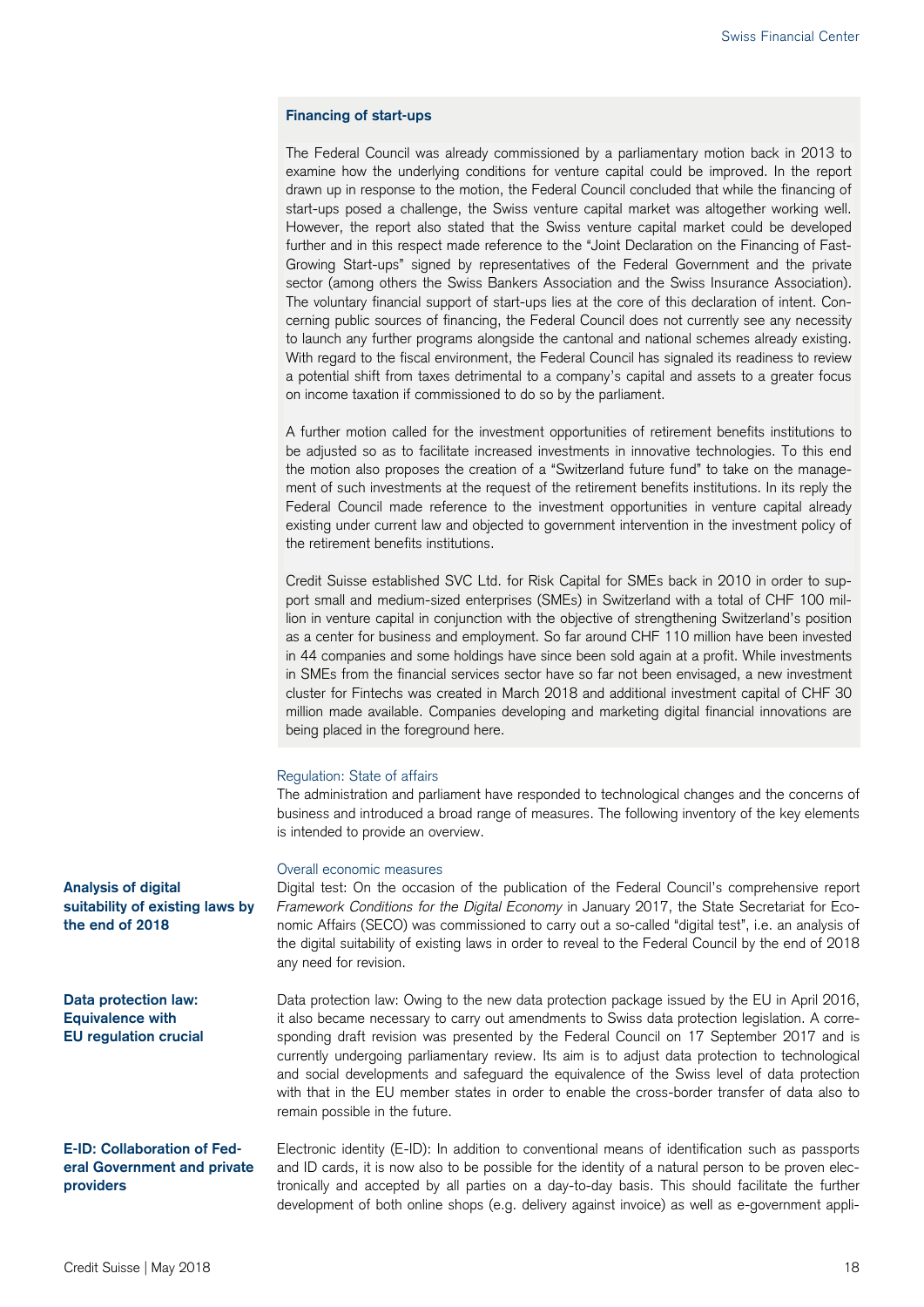cations (e.g. completion of tax returns). The Federal Council favors the use of E-ID concepts of private providers and has announced a corresponding communication for the summer of 2018. The role of the Federal Government is intended to lie in defining the legal and technical framework conditions enabling private providers to gain state accreditation. The state accreditation authority is to continue to exercise supervision of the providers. Furthermore, accredited providers are to be capable of verifying ID data held by the government (such as last name, first name, date of birth) via an interface. In February 2018, a group of Swiss companies, including Credit Suisse, founded the company SwissSign Group Ltd. whose objective is to create and implement a digital identity for the Swiss population. Sector-specific measures Extension of deadline for settlement accounts: In order to avoid the need for a banking license in the case of crowdfunding and crowdlending products for the temporary acceptance of client deposits, the Federal Council decided as of August 2017 to set a new deadline of 60 days in the Banking Ordinance for settlement of the principal business. According to the previous FIN-MA practice, this deadline was just seven days. Extension of activity not subject to licensing ("sandbox"): The Federal Council simultaneously decided to extend the existing activity not subject to licensing in order to offer market newcomers the opportunity to test their business model. It will now be possible to accept an unlimited number of deposits from the public up to a total value of CHF 1 million without a banking license. Licensing for Fintech institutions: A proposal to create a new licensing category for institutions that do not engage in typical banking business but involve certain elements of banking activities (e.g. payment providers or crowdfunding platforms with longer settlement periods) is still currently the subject of parliamentary debate. This new category would apply to institutions that confine themselves to the deposit-taking business (acceptance of deposits from the public) and thus do not engage in any lending with maturity transformation. As a parameter the Federal Council proposes an upper limit on deposits of CHF 100 million. The deposits may be neither invested **Facilitate crowdfunding and crowdlending without a banking license "Sandbox" offers opportunity for testing business model New licensing category for Fintechs** 



nor paid interest.



Source: Swisscom. (2018). *Swiss FinTech Start-up Map*, March 2018. Source: SwissSign. (2017). *Swiss Digital Identity* press conference.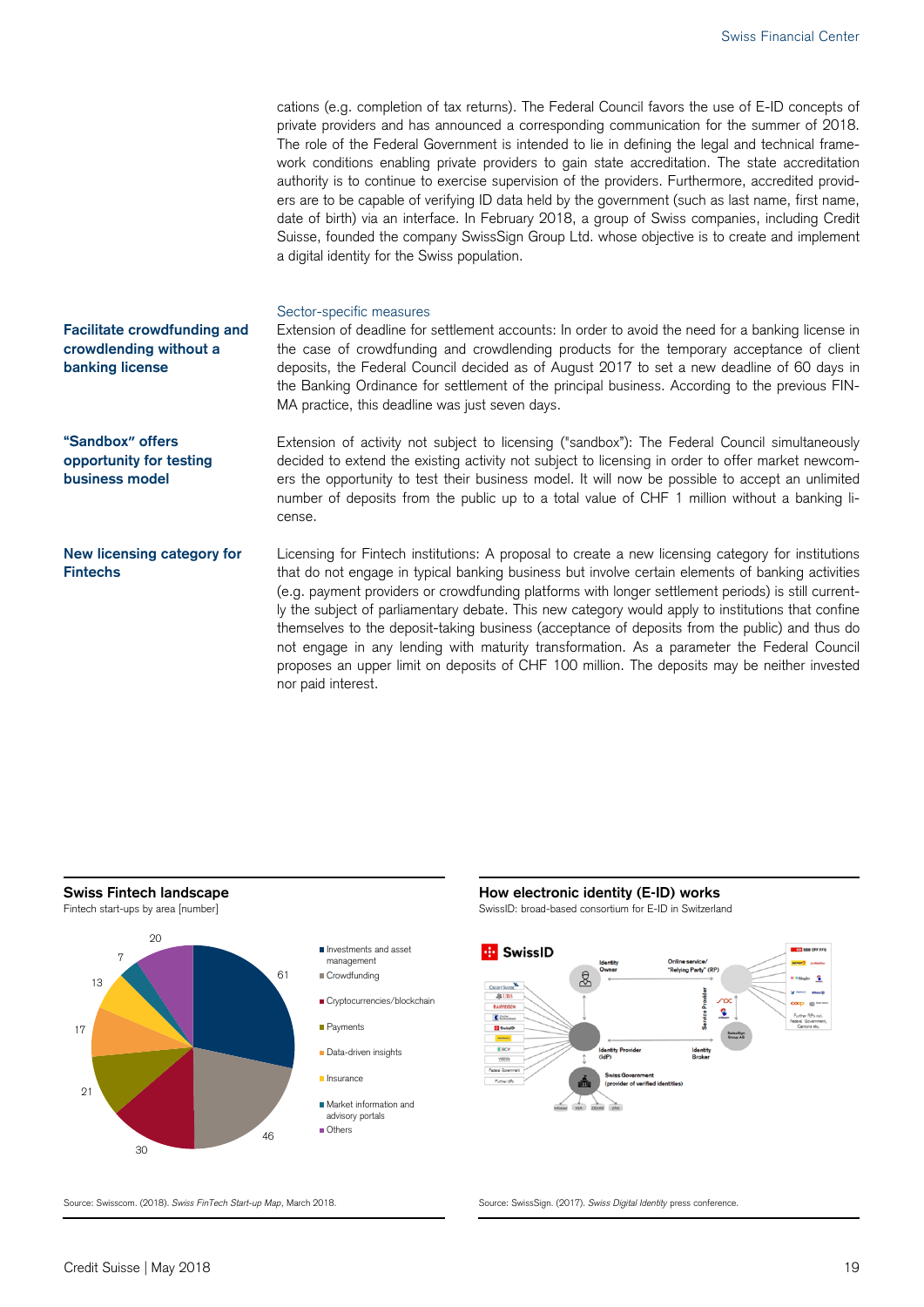**Simplified opening of business relationship with digital onboarding** 

FINMA Circular on Digital Onboarding: The Circular that entered into force in 2016 facilitates the establishment of business relationships via electronic channels. Subject to compliance with certain requirements, this therefore permits banks to open a business relationship with a client via video transmission. A partial revision to selectively update the Circular was initiated at the start of 2018.

**Clarification of underlying legal conditions regarding blockchain/ICOs**  Blockchain/ICOs (Initial Coin Offering) working group: The working group created in January 2018 by the State Secretariat for International Finance is to review the underlying legal conditions in this area in cooperation with the relevant federal authorities and in consultation with the sector and pinpoint any need for action. The objective of this work is to increase the legal security and uphold the integrity of the financial center. The working group is to report to the Federal Council on its work by the end of 2018.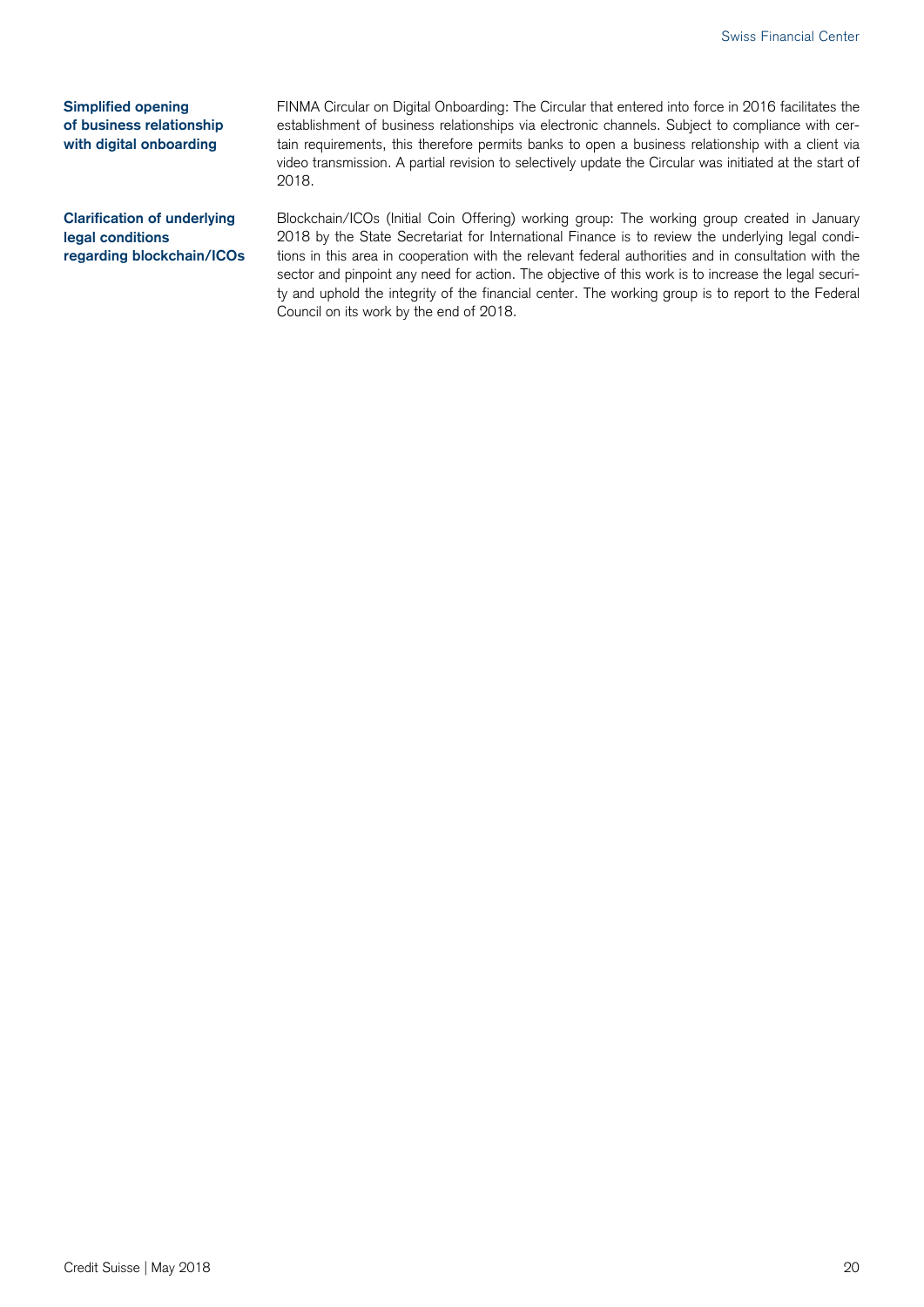# **Pension provision in the context of social change Swiss pension system in upheaval**

**Demographic developments and new work models are calling for a rethink and political flexibility regarding the Swiss pension systems. Targeted incentives for private pension provision in pillars 2 and 3 and a functioning intergenerational agreement are needed as the basis for further success.** 

Growth in the area of pension fund assets which constitute 20% of domestic AuM with Swiss banks is likely to be more limited than for private wealth. The key reason is that the workforce is shrinking relative to the cohort of pensioners and payouts to pensioners remain too high relative to these demographic trends. In the absence of a substantial reform of the Swiss pension system, growth in pension fund assets will be limited. On our estimates, pension fund assets grew by CHF 4 to 5 bn or less than 1% p.a., between 2012 and 2016 on new assets while the rest resulted from capital gains. Looking forward, the reliance on – highly uncertain - market returns rather than on new assets could become even more pronounced. In the case of state pension assets (AHV) and in absence of any reform, we are likely to witness a shrinkage. While onshore institutional asset management volumes will thus remain very large, the growth potential appears limited. That said, given that both the first and the traditional second pillar of the pension scheme are under pressure, it seems likely that new forms of pension saving as well as the so-called third pillar will experience above-average growth, albeit starting from still very low levels.

#### **Demographics and interest rate level driving changes to Swiss pension system**

The greatest challenges for occupational retirement benefits are posed by the low interest environment (cited by 93% of pension funds canvassed in 2016). The excessively high minimum conversion rate and the demographic change are also among the three main concerns for almost 60% of pension funds. The occupational retirement benefits system is losing its financial balance due to the sluggish adjustment of benefits. Conversion rates and technical interest rates set too high from an actuarial perspective among other things lead to an unforeseen redistribution between the generations in the second pillar. For 2016 we estimate that in 2015 altogether around CHF 5.3 billion were redistributed contrary to the system from active members to pensioners – money that future retirees will lack the longer this continues.

Existing pensions are not affected as the amount of the pensions at the time of entitlement always remains guaranteed by law. According to prevailing law, once the pension has been set, it may no longer subsequently be lowered. If the retirement benefits institution sustains a shortfall, the pensioners can be required to make a contribution to the remedy of such shortfall; however, according to Art. 65d para. 3 lit. b OPA, this may only be levied in the extra-mandatory area and only on the share of current pensions that has arisen in the previous ten years through increases not prescribed by law or the regulations (e.g. inflation adjustments).

#### **Less guaranteed capital – private provision via pillars 2 and 3 gaining importance**

Since the OPA revision back in 2006, persons with higher incomes have been able to choose between different investment strategies. However, these 1e plans have suffered from a design flaw: Insured persons have been allowed to take with them the profits gained when leaving the pension fund while the capital paid in is guaranteed (i.e. the investment losses have been borne by the pension fund). In order to remove this asymmetry, the parliament approved an amendment to the law at the end of 2015 that came into force at the end of 2017 together with the corresponding administrative provision. The insured members now bear the full investment risk. This is accompanied by a more comprehensive duty to provide advice on the part of the retirement benefits institutions vis-à-vis the insured members of the kind already customary today at banks in the private clients business.

In order to safeguard the pension funds in the long term, we see a need for a more in-depth political debate about minimum conversion and interest rates and raising the retirement age above 65.

**Traditional pension fund business will grow slowly, but new models offer growth opportunities** 

**Low interest rate environment, high minimum conversion rates and demographics exerting pressure on the Swiss pension system** 

**Insured members challenged by obligatory pillar 2 lump sum withdrawal** 

**Further political debate on the part of the pensions industry desirable**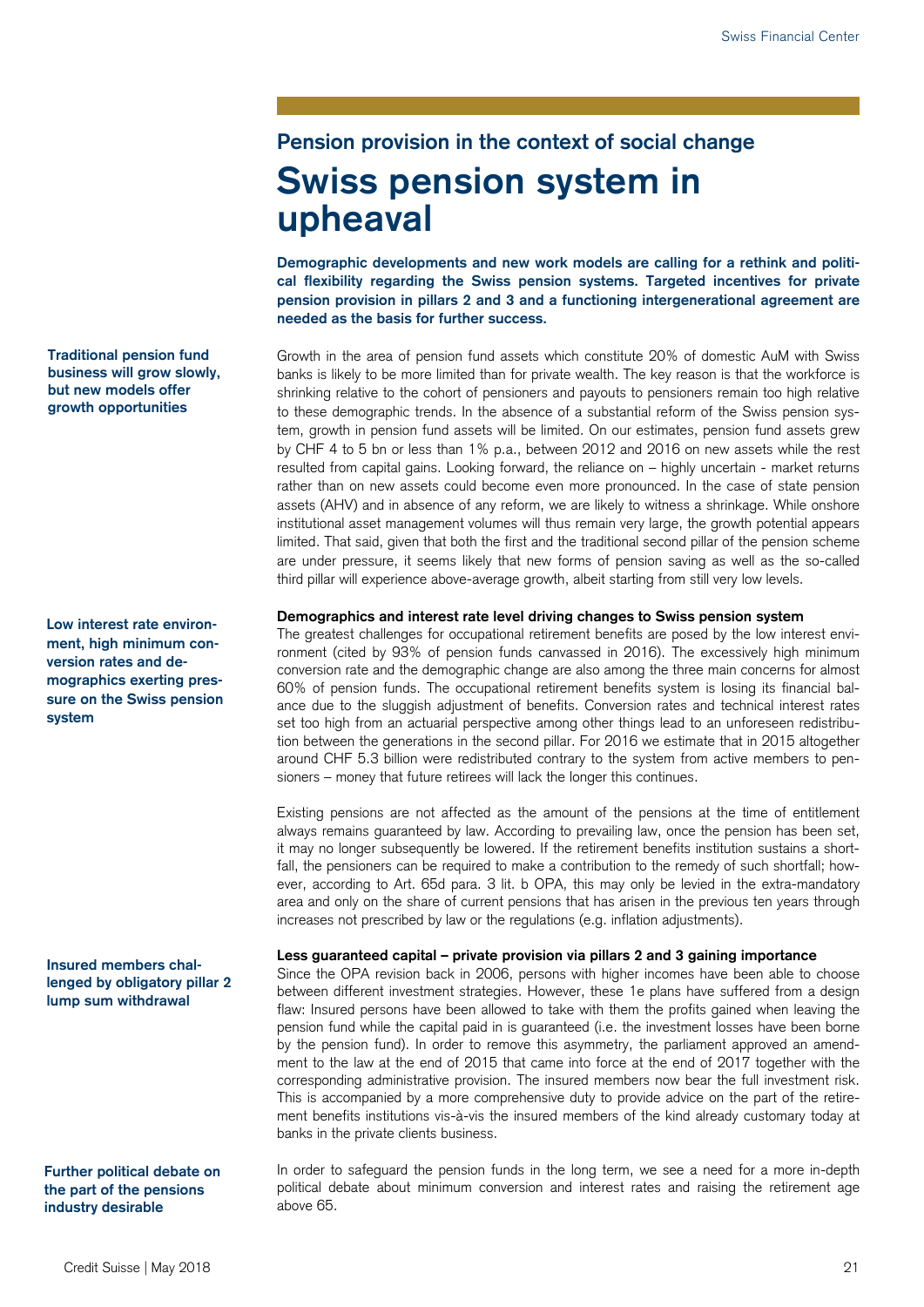One thing is clear: If the current standard of living is to be maintained after retirement, it will be crucial for a majority of the population to start saving for their pension early on in life, as the investment horizon will be all the longer and the ability to sustain a higher investment risk all the greater, thus enhancing the return expectations.

#### **Tied pension provision (pillar 3a)**

Tied pension provision is supported by the Federal Government with measures in tax policy and the promotion of home ownership. It enjoys various tax benefits but is tied to statutory provisions. For example, only persons with an earned income subject to AHV contributions can benefit from tied pension provision and 3a pension gaps cannot be closed retrospectively.

#### Pillar 3a – key features at a glance

- Payments into pillar 3a may be deducted annually from taxable income up to certain maximum amounts
- No withholding or wealth tax during the term
- The pension capital is taxed at a reduced rate separately from other income upon payment
- The pillar 3a market has significantly gained importance in the last 20 years: Tied pension assets invested with banks and insurance companies amounted to over CHF 113 billion at the end of 2016.

#### **Pension plans with selection opportunity for investment strategy (1e plans)**

Retirement benefit institutions that exclusively insure wage shares above one and a half times the marginal amount (2018: CHF 126,900) can offer their beneficiaries different investment strategies. The label "1e" is derived from the article with the same name in the Ordinance on Occupational Old Age, Survivors' and Invalidity Pension Provision (Art. 1e OPO 2).

#### 1e plans – key features at a glance

- The principle of collectiveness also applies to 1e plans: If the pension fund commission of a company selects a 1e plan, this applies collectively to all employees.
- Investment returns and losses are passed on in their entirety to the individual insured members: There is no redistribution.
- Since 2017, the insured members have borne the full investment risk. The guarantee of assets invested at the time of departure otherwise applicable to pillar 2 does not apply.
- Affiliated companies can select from up to ten investment strategies. A low-risk strategy must also be offered from among these.
- The insurance principle must be upheld. At least 6% of the contributions are earmarked to finance the risk insurance (disability and death).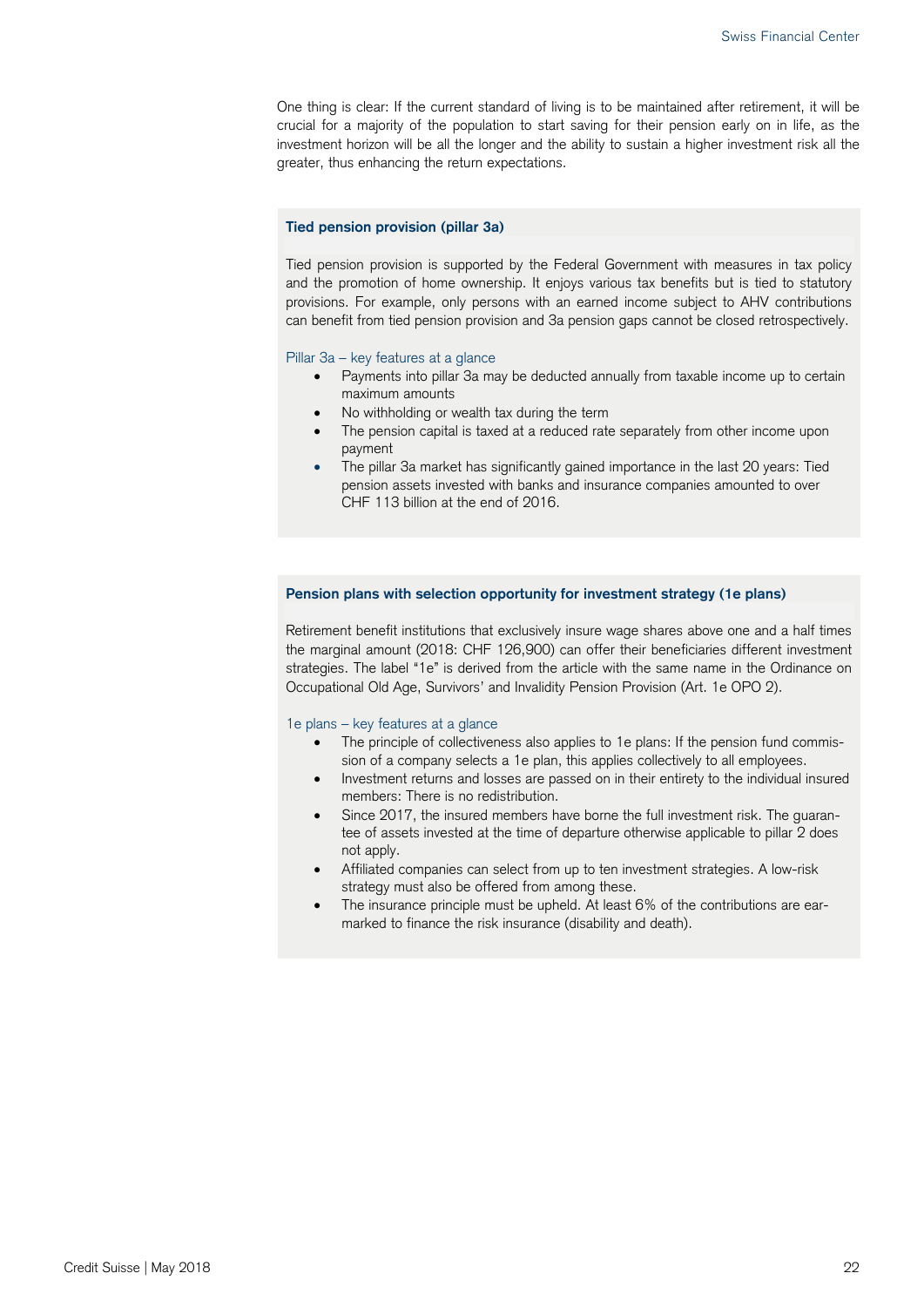## **Swiss pension system at a glance**

### **Demographics, low interest environment and high conversion rate driving the restructuring of the pension system**

The group of those currently older than 65 will grow by seven percentage points in the coming eight years in Switzerland to account for a good quarter of our society, while life expectancy is simultaneously increasing: The life expectancy of women has increased by 4.4 years in the past 35 years and that of men by 4.4 years.

Assuming savings behavior and the retirement age remain unchanged, there would have to be a significant increase in returns in order to finance both a longer lifespan and more retirees. However, based on the current interest situation exactly the opposite is the case.

### **Trend toward lump sum withdrawals of extra-mandatory assets**

Almost CHF 7 billion are withdrawn annually from pillar 2. This is equivalent to an increase of 15% in four years, a trend which is set to gain further strength in the next few years: Over CHF 5 billion were redistributed from active members to pensioners in pillar 2 in 2015 – to the displeasure of many actively insured individuals. 1e plans protect higher earners from this redistribution but imperatively require a lump sum withdrawal. Meanwhile, companies see in lump sum withdrawals a possibility to release themselves from pension obligations. However, not all insured members know how to handle lump sum withdrawals and they are at risk of incurring pension gaps. These need to be identified and closed at an early stage.

The increased emphasis on individual responsibility in pillar 3 and recently also in pillar 2 (1e plans) is inevitably also generating a greater need for advice among insured members. The fact that under the pressure of falling returns retirement benefits institutions are having to take on greater investment risks is additionally fueling this requirement.

The provision of detailed advice about investment risks that takes account of the entire assets has for years been among the core activities of banks. New legal framework conditions (FIDLEG) have additionally increased due diligence requirements. Banks today incur a natural responsibility regarding integrated retirement and asset planning that needs to be upheld.

#### **Fig. 1 Remaining life expectancy at age 65**



Source: Federal Statistical Office

#### **Fig. 2 Retirement-related lump-sum withdrawals from pillar 2**

CHF billion





#### Role of banks as pension partners **Fig. 3 Trend towards riskier investments Role**

 Share of retirement benefits institutions that have adjusted their equity weighting due to the low interest environment



Source: Credit Suisse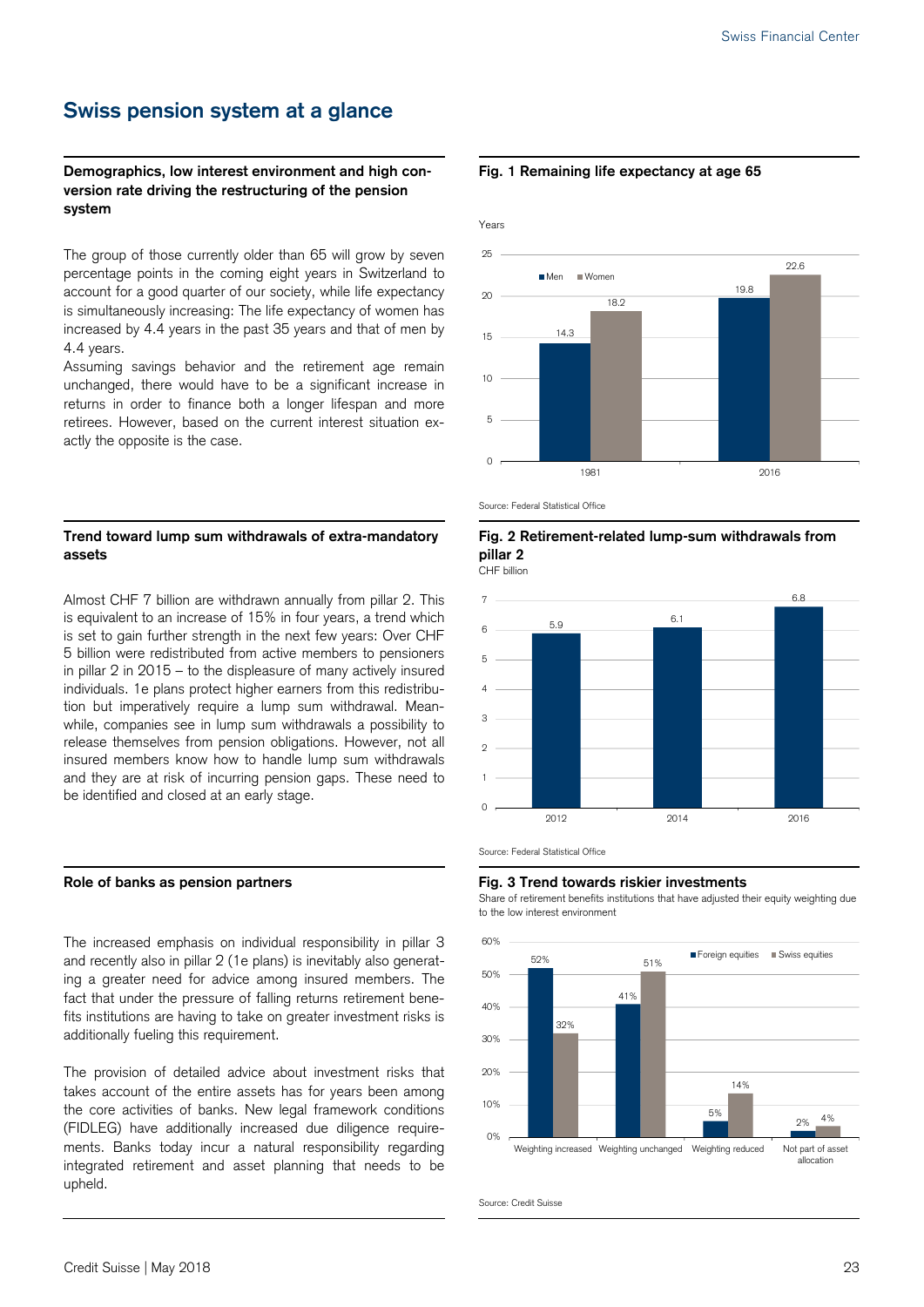### **Chapter 3**

# **Recommendations for action**

**In order to uphold and increase the locational attractiveness of the Swiss financial center, various economic policy measures need to be taken. Many of the proposals from business in this regard have already been under discussion for some time. At the same time, there is a series of specific success factors that are relevant for the financial center. Below we identify the key recommendations for action for various stakeholder groups.** 

#### **Preserve and further expand high general locational attractiveness**

In terms of its general competitiveness, Switzerland regularly occupies leading positions in the corresponding international rankings and ratings. For example, Switzerland currently tops the Global Competitiveness Index of the World Economic Forum (WEF) and comes second in the IMD World Competitiveness Ranking 2017. However, it would be fatal for us to rest on our laurels in view of such distinctions. Instead, we need to uphold and as far as possible further expand Switzerland's locational attractiveness amid the increasingly cut-throat global competition. This is particularly the case in view of the fact that with regard to the locational rankings specific to financial centers, the Swiss centers of Zurich and Geneva have generally been exposed to a downward trend in recent years.

The main dimensions in this connection and the recommendations for action derived from them are:

#### Government, parliament and supervisory authorities:

- Safeguard legal and associated planning security
- Ensure moderate regulation and observance of economic freedom
- Fiscal attractiveness for natural persons and legal entities (Tax Proposal 17)
- Maintain liberal labor law
- Provide modern and efficient infrastructure (including nationwide 5G networks)
- Close collaboration between state universities as well as research institutions and the private sector

Banks and economy:

- Availability of skilled labor and corresponding investments in the training and education of employees
- Adequate contribution to the availability of capital during all phases of corporate development
- Close collaboration of businesses with innovation drivers such as universities
- Contribution to promotion of financial literacy of the Swiss population

#### **Improved regulatory processes and implementation of international standards**

International standards and government regulations have significantly shaped the environment in which banks operate in recent years. Not least the importance of the FINMA for the issuance of regulations in Switzerland has increased continuously in the past few years. There is therefore a need for an open discussion about how governance can be strengthened in the positioning of Switzerland in international standard setting bodies and whether supervisory and regulatory activities ought not to be more strongly separated (organizationally). For this reason the Landolt motion is to be welcomed. Furthermore, Switzerland needs to consider both extensive regulation controlling including a regulation inspection body and a strengthening of the objectives of competitiveness.

As far as the concrete implementation of international standards is concerned, the focus is currently on the finalized Basel III reforms. It is essential that this takes place in tandem with the main comparable financial centers in terms of both time and content. The strength of Swiss regulation is its clarity and transparency. Should the introduction of the final Basel III reforms in Switzerland take place ahead of the international time schedule, this would damage the stable

**Enhancement of regulatory processes strengthens competitiveness** 

**Switzerland is top – but the competition never sleeps** 

**Marching in step with competitors in the implementation of standards in terms of time and content crucial**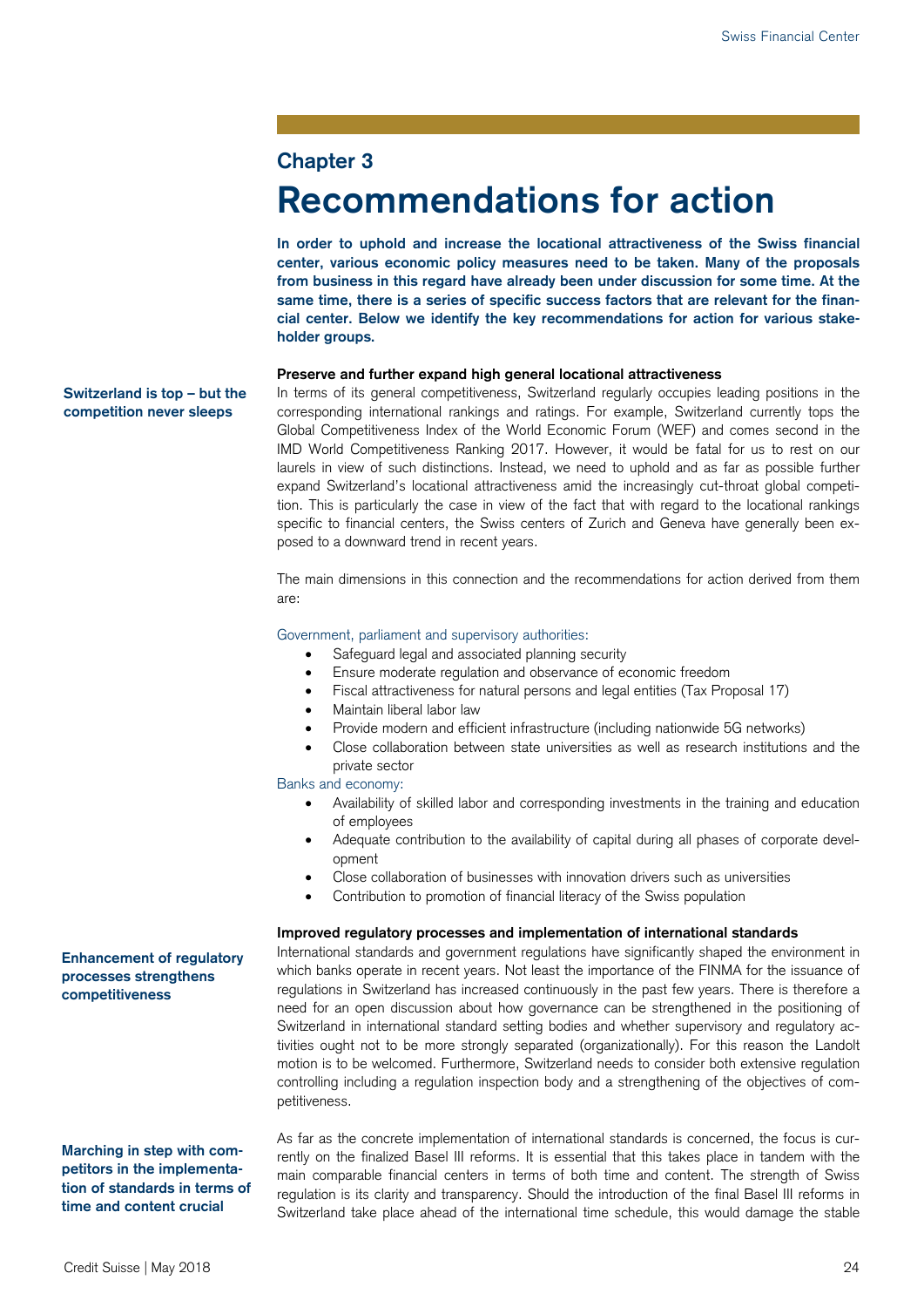and predictable reputation of Swiss regulation and thus also the competitiveness of the Swiss financial center. With this in mind, consistent use of national leeway needs to be made in order to strengthen competitiveness.



Source: Swiss Bankers Association: Policy Paper for a good regulatory policy, own illustration

Government, parliament and supervisory authorities:

- Introduction of a top-down regulatory process with clear responsibilities for financial market policy by the Federal Council and operational supervisory activities by the FIN-MA. Needs and impact analysis supplemented by an independent regulatory review body
- Stronger weighting of competitiveness of the Swiss financial center and its players as a FINMA target in its regulatory activity
- Effective guarantee of monitoring of regulatory activities of the FINMA by the Federal Council and parliament while upholding the independence of the FINMA
- Consistent implementation of global standards in terms of time and content such as Basel III with the timely involvement of the Federal Department of Finance to avoid regulatory fragmentation and in doing so safeguard a fair level playing field, i.e. strengthening of competition through utilization of national leeway

Banks and economy:

- Greater involvement in the medium to long-term prioritization of regulatory initiatives through participation on committees for the regular exchange of dialog between private-sector players and authorities
- Inclusion of the sector in defining Switzerland's positions on international standard setting bodies

#### **Relations of Switzerland with the EU and the United Kingdom / market access**

The EU and its 28 current member states are Switzerland's most important (trading) partners. This strong tie between the EU and Switzerland is based on a closely intertwined economy, Switzerland's geographical location at the heart of Europe and cultural affinities. It is therefore necessary to clarify the long-term relationship with the EU as well as the future relationship with the United Kingdom.

For the Swiss financial center as an exporter of services to safeguard its position as a leading financial center, Swiss financial services providers are dependent on good market access conditions. This calls for solutions with both the EU and individual countries (not just in Europe but also on other continents) for which a multi-stage procedure is necessary.

#### Government, parliament and supervisory authorities:

- Clarification of relationship with the EU, e.g. through resolving institutional issues that are acceptable and bring benefits for both parties
- In an initial step search for solutions with the United Kingdom to preserve the status quo and in a second step improvement of market access

**Clarification of relationship with EU and UK necessary** 

**Seek improvements with both the EU and individual countries**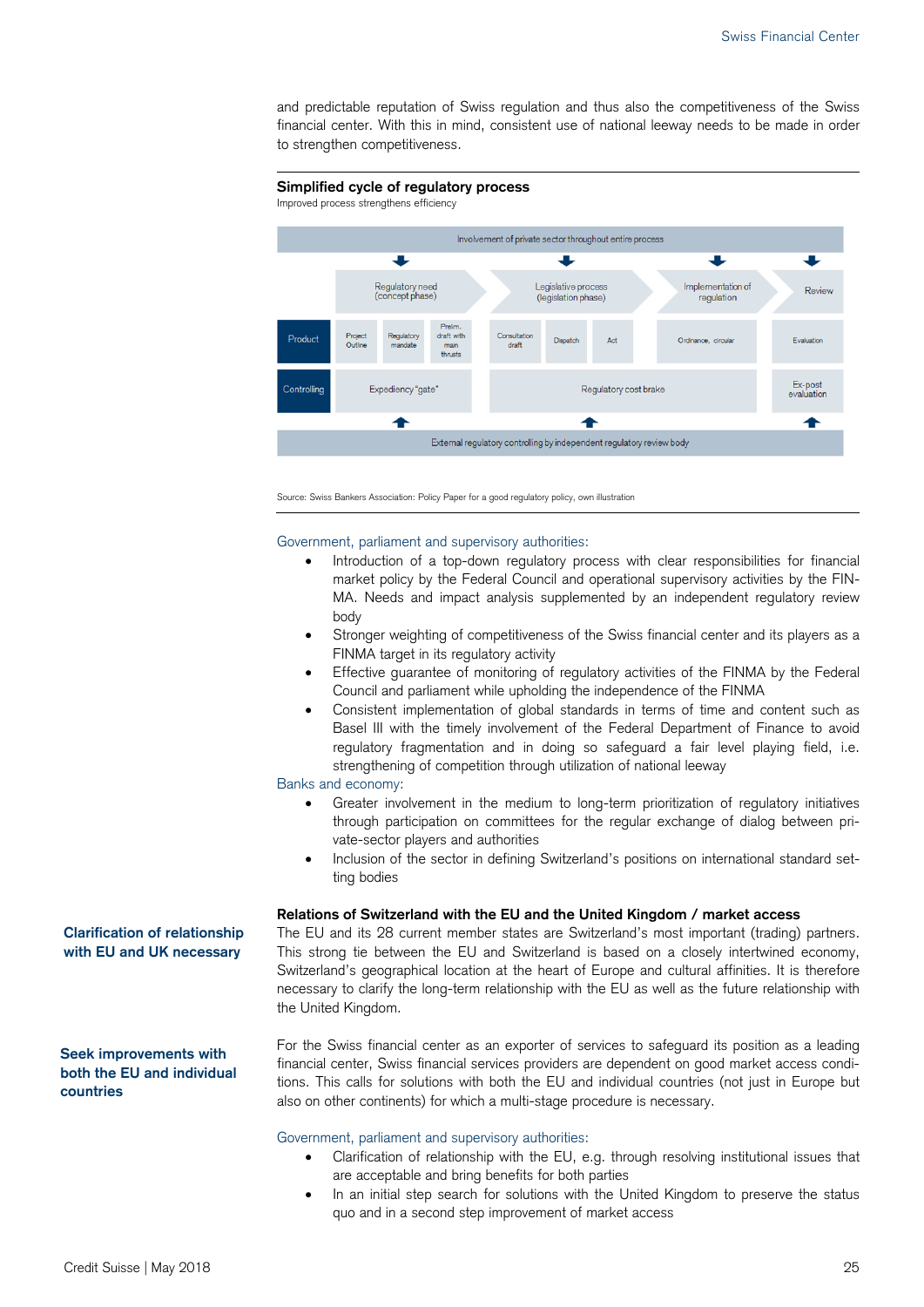- Improve bilateral market access to central core markets by means of agreements
- Agreement with the EU with the aim of concluding pending processes for recognition of equivalence quickly and on the basis of objective technical criteria
- Safeguard and expand market access to EU/EEA single market in the medium to long term also under consideration of potential new options

#### Banks and economy:

- Active assistance in the search for solutions within the scope of the envisaged bodies
- Development of measures for resolving market access issues
- Early identification of market access obstacles

#### **Sustainable finance**

Switzerland is excellently positioned to further expand its strengths in sustainable finance and benefit from the prevailing trend. This entails utilizing and wherever possible participating in international developments. However, Swiss special solutions, for instance in terms of reporting standards, should be avoided.

#### Government, parliament and supervisory authorities:

- Support international developments abroad and promote voluntary activities of the industry at home
- Support Swiss industry representatives to help develop these standards at an international level
- Avoid Swiss special solutions (Swiss Finish) for standards, labels and certifications for sustainable investment or reporting
- Implement recommendations at federally owned institutions (e.g. public retirement benefits institutions).
- Provide platforms for the exchange of knowledge

#### Banks and economy:

- Utilize international developments (as an 'early adopter') and help to shape these wherever possible
- Systematically picking up client interest in sustainable investments through dialog and regularly address the corresponding opportunities and risks
- Sensitization and regular training sessions for relationship managers
- Address the recommendations of the Financial Stability Board (FSB) Task Force on Climate-related Financial Disclosures and make use of such disclosures for the assessment of risks and opportunities

#### **Digitalization and innovation**

Further adjustments will be necessary due to the future development of innovative business models in the financial services sector. Close dialog between companies, associations, interest groups and authorities is called for here in order to ensure a swift and adequate response to changes in the technical and economic environment. Due justice must also be done to the fundamental principles of good regulation (needs, cost-benefit ratio).

#### Government, parliament and supervisory authorities:

- Upholding of competitive neutrality, among other things through technology-neutral regulation
- Continuous monitoring in the area of cryptocurrencies/ICO and where necessary clarification of legal handling in order to uphold the integrity and reputation of the financial center
- Safeguarding of Swiss data protection legislation equivalent to the EU data protection package; avoidance of a 'Swiss Finish'
- Swift ratification of the E-ID Act by parliament and broad acceptance of E-ID in communications with authorities

Banks and economy:

- Promotion of innovation and use of new technologies within own company and in collaboration with other companies
- Safeguarding of the financing of new and innovative Fintech enterprises and mentoring of start-ups

**Adjustment of framework conditions to needs of a digitalized economy** 

#### **Switzerland should build on its strengths and avoid going it alone**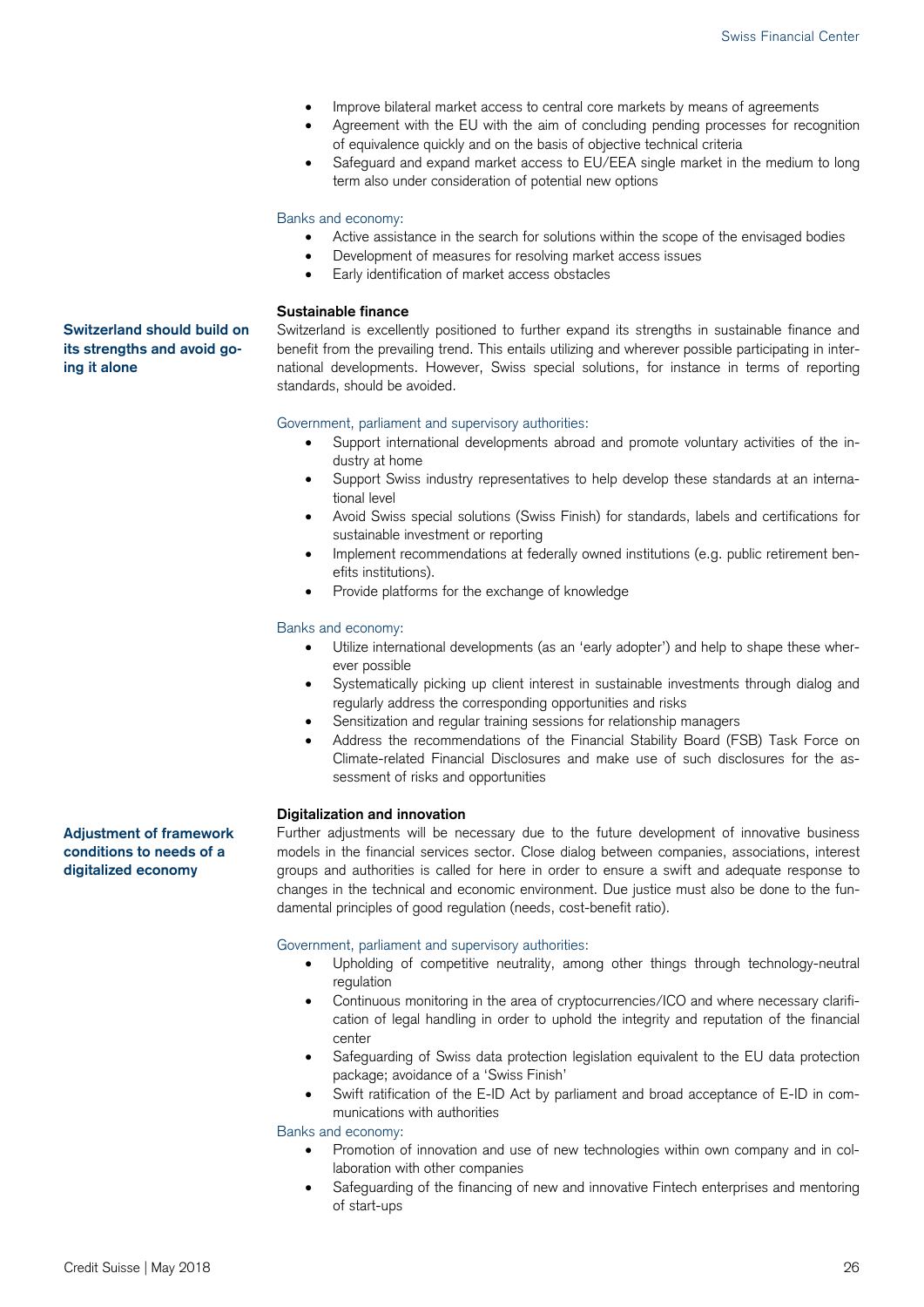Provision of user-friendly E-ID for private individuals and swift and broad acceptance of E-ID in business transactions

#### **Create the right incentives for a sustainable and affordable pension system**

Compared internationally, Swiss pension funds are unrivaled. To enable the security of pension fund beneficiaries to be guaranteed in the long term, compromises and measures on the part of beneficiaries and insured members are required, both of which call for decisions by the government, parliament and people.

In order to safeguard Swiss pension funds in the long term, we consider an honest political debate concerning the minimum conversion rate and an increase in the retirement age to be imperative.

One thing is clear: If the current standard of living is to be maintained after retirement, prudent planning of private pension provision will be essential for many. The earlier people start saving for their pension, the longer the investment horizon and the greater the investment risk that can be assumed, which in turn enhances the return opportunities.

#### Government, parliament and supervisory authorities:

- Long-term safeguarding of Swiss pension funds including adjustment of real minimum conversion rate, gradual adjustment of retirement age to demographic trends
- Differentiated consideration of the income situation of retirees with regard to residential property (e.g. affordability).
- Inclusion of new, flexible work models in Swiss pension provision (freelancers and parttime employees).
- Addressing of gaps also in private pension provision and identification of adequate solutions.
- Also facilitate purchase into private pension provision (3a) when there is temporarily no income subject to AHV contributions (parental leave etc.).
- Promotion of sustainable investment models for pension funds.
- Reduction of restrictions for extra-mandatory pension plans in which the insured members bear the investment risks themselves (1e plans): possibility of interest on purchasing potential.

#### Banks and economy:

- Provision of new mortgage models and flexible investment solutions that do justice to the trend toward lump sum withdrawals.
- Promotion of home ownership: implementation of new indirect repayment models in pillar 2 extra-mandatory occupational benefits provision.
- Provision of well diversified, simple and cost-efficient investment solutions under OPO 2 for all investment horizons.
- Provision of risk clarification in connection with pension plans in which the insured members bear the investment risk (1e plans).
- Training of pension fund beneficiaries across all generations.

**Adjustment of framework conditions of the Swiss pension system to demographic trends and new work models**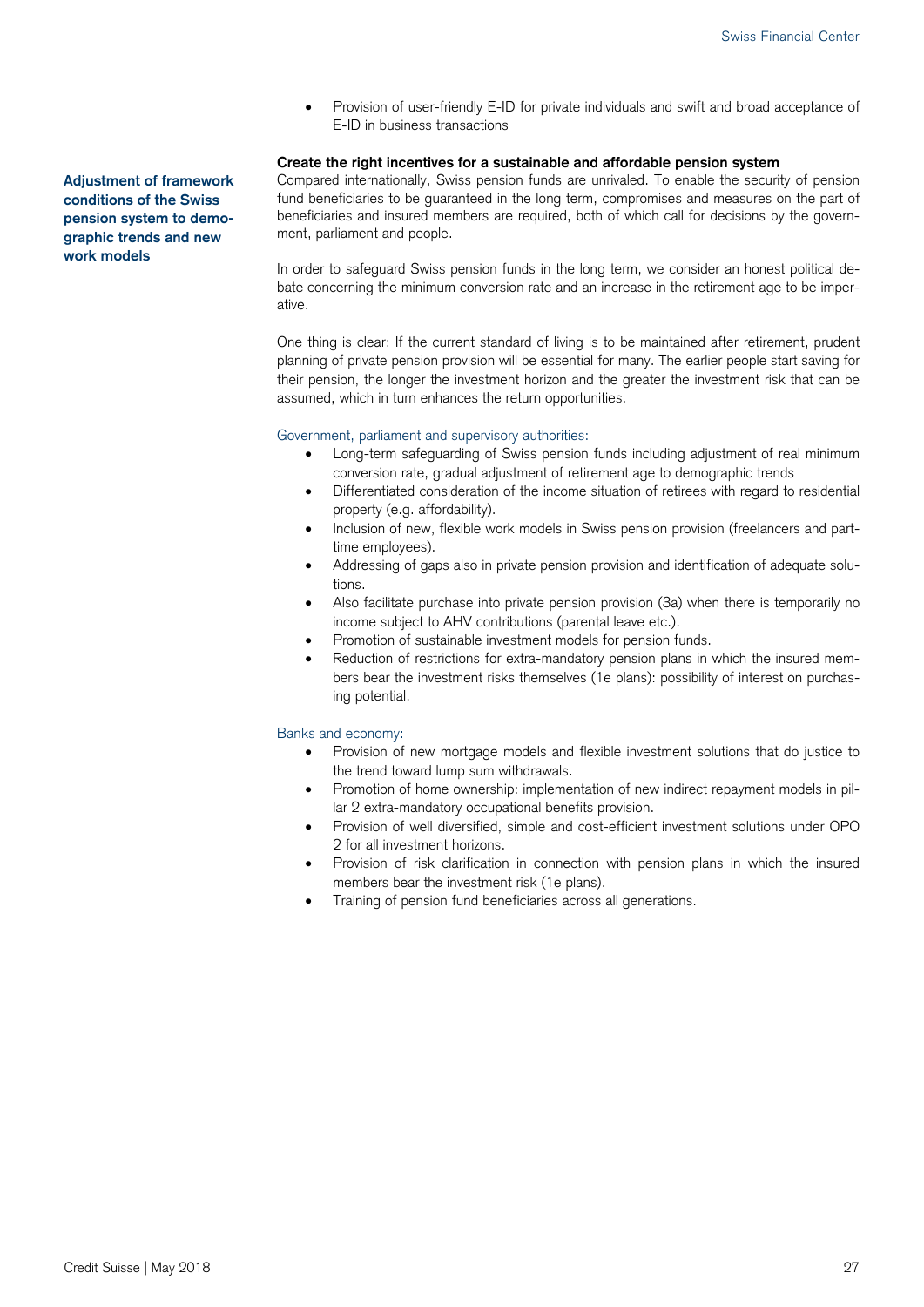# **Risk warning**

Every investment involves risk, especially with regard to fluctuations in value and return. If an investment is denominated in a currency other than your base currency, changes in the rate of exchange may have an adverse effect on value, price or income.

For a discussion of the risks of investing in the securities mentioned in this report, please refer to the following Internet link: **https://research.credit-suisse.com/riskdisclosure** 

This report may include information on investments that involve special risks. You should seek the advice of your independent financial advisor prior to taking any investment decisions based on this report or for any necessary explanation of its contents. Further information is also available in the information brochure "Special Risks in Securities Trading" available from the Swiss Bankers Association.

**Past performance is not an indicator of future performance. Performance can be affected by commissions, fees or other charges as well as exchange rate fluctuations.** 

#### **Financial market risks**

Historical returns and financial market scenarios are no guarantee of future performance. The price and value of investments mentioned and any income that might accrue could fall or rise or fluctuate. Past performance is not a guide to future performance. If an investment is denominated in a currency other than your base currency, changes in the rate of exchange may have an adverse effect on value, price or income. You should consult with such advisor(s) as you consider necessary to assist you in making these determinations.

Investments may have no public market or only a restricted secondary market. Where a secondary market exists, it is not possible to predict the price at which investments will trade in the market or whether such market will be liquid or illiquid.

#### **Emerging markets**

Where this report relates to emerging markets, you should be aware that there are uncertainties and risks associated with investments and transactions in various types of investments of, or related or linked to, issuers and obligors incorporated, based or principally engaged in business in emerging markets countries. Investments related to emerging markets countries may be considered speculative, and their prices will be much more volatile than those in the more developed countries of the world. Investments in emerging markets investments should be made only by sophisticated investors or experienced professionals who have independent knowledge of the relevant markets, are able to consider and weigh the various risks presented by such investments, and have the financial resources necessary to bear the substantial risk of loss of investment in such investments. It is your responsibility to manage the risks which arise as a result of investing in emerging markets investments and the allocation of assets in your portfolio. You should seek advice from your own advisers with regard to the various risks and factors to be considered when investing in an emerging markets investment.

#### **Alternative investments**

Hedge funds are not subject to the numerous investor protection regulations that apply to regulated authorized collective investments and hedge fund managers are largely unregulated. Hedge funds are not limited to any particular investment discipline or trading strategy, and seek to profit in all kinds of markets by using leverage, derivatives, and complex speculative investment strategies that may increase the risk of investment loss.

Commodity transactions carry a high degree of risk and may not be suitable for many private investors. The extent of loss due to market movements can be substantial or even result in a total loss.

Investors in real estate are exposed to liquidity, foreign currency and other risks, including cyclical risk, rental and local market risk as well as environmental risk, and changes to the legal situation.

#### **Interest rate and credit risks**

The retention of value of a bond is dependent on the creditworthiness of the Issuer and/or Guarantor (as applicable), which may change over the term of the bond. In the event of default by the Issuer and/or Guarantor of the bond, the bond or any income derived from it is not guaranteed and you may get back none of, or less than, what was originally invested.

# **Investment Strategy Department**

Investment Strategists are responsible for multi-asset class strategy formation and subsequent implementation in CS's discretionary and advisory businesses. If shown, Model Portfolios are provided for illustrative purposes only. Your asset allocation, portfolio weightings and performance may look significantly different based on your particular circumstances and risk tolerance. Opinions and views of Investment Strategists may be different from those expressed by other Departments at CS. Investment Strategist views may change at any time without notice and with no obligation to update. CS is under no obligation to ensure that such updates are brought to your attention.

From time to time, Investment Strategists may reference previously published Research articles, including recommendations and rating changes collated in the form of lists. The recommendations contained herein are extracts and/or references to previously published recommendations by Credit Suisse Research. For equities, this relates to the respective Company Note or Company Summary of the issuer. Recommendations for bonds can be found within the respective Research Alert (bonds) publication or Institutional Research Flash/Alert – Credit Update Switzerland. These items are available on request or from **https://investment.creditsuisse.com** Disclosures are available from **www.creditsuisse.com/disclosure**

# **Global disclaimer / important information**

This report is not directed to, or intended for distribution to or use by, any person or entity who is a citizen or resident of or located in any locality, state, country or other jurisdiction where such distribution, publication, availability or use would be contrary to law or regulation or which would subject CS to any registration or licensing requirement within such jurisdiction.

References in this report to CS include Credit Suisse AG, the Swiss bank, its subsidiaries and affiliates. For more information on our structure, please use the following link:

**http://www.credit-suisse.com** 

**NO DISTRIBUTION, SOLICITATION, OR ADVICE:** This report is provided for information and illustrative purposes and is intended for your use only. It is not a solicitation, offer or recommendation to buy or sell any security or other financial instrument. Any information including facts, opinions or quotations, may be condensed or summarized and is expressed as of the date of writing. The information contained in this report has been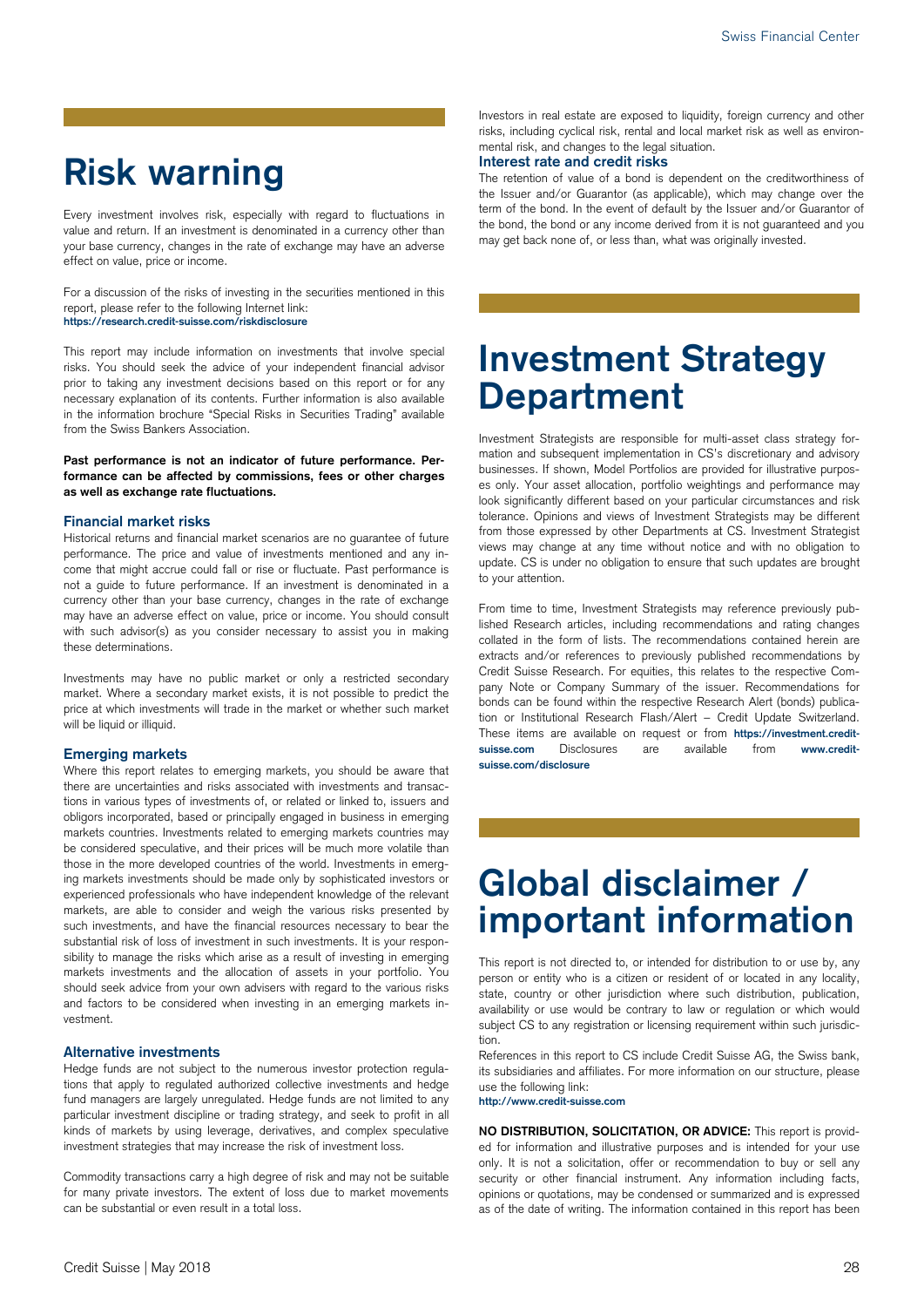provided as a general market commentary only and does not constitute any form of regulated financial advice, legal, tax or other regulated service. It does not take into account the financial objectives, situation or needs of any persons, which are necessary considerations before making any investment decision. You should seek the advice of your independent financial advisor prior to taking any investment decisions based on this report or for any necessary explanation of its contents. This report is intended only to provide observations and views of CS at the date of writing, regardless of the date on which you receive or access the information. Observations and views contained in this report may be different from those expressed by other Departments at CS and may change at any time without notice and with no obligation to update. CS is under no obligation to ensure that such updates are brought to your attention. **FORECASTS & ESTIMATES:** Past performance should not be taken as an indication or guarantee of future performance, and no representation or warranty, express or implied, is made regarding future performance. To the extent that this report contains statements about future performance, such statements are forward looking and subject to a number of risks and uncertainties. Unless indicated to the contrary, all figures are unaudited. All valuations mentioned herein are subject to CS valuation policies and procedures. **CONFLICTS:** CS reserves the right to remedy any errors that may be present in this report. CS, its affiliates and/or their employees may have a position or holding, or other material interest or effect transactions in any securities mentioned or options thereon, or other investments related thereto and from time to time may add to or dispose of such investments. CS may be providing, or have provided within the previous 12 months, significant advice or investment services in relation to the investments listed in this report or a related investment to any company or issuer mentioned. Some investments referred to in this report will be offered by a single entity or an associate of CS or CS may be the only market maker in such investments. CS is involved in many businesses that relate to companies mentioned in this report. These businesses include specialized trading, risk arbitrage, market making, and other proprietary trading. **TAX:** Nothing in this report constitutes investment, legal, accounting or tax advice. CS does not advise on the tax consequences of investments and you are advised to contact an independent tax advisor. The levels and basis of taxation are dependent on individual circumstances and are subject to change. **SOURCES:** Information and opinions presented in this report have been obtained or derived from sources which in the opinion of CS are reliable, but CS makes no representation as to their accuracy or completeness. CS accepts no liability for a loss arising from the use of this report. **WEBSITES:** This report may provide the addresses of, or contain hyperlinks to, websites. Except to the extent to which the report refers to website material of CS, CS has not reviewed the linked site and takes no responsibility for the content contained therein. Such address or hyperlink (including addresses or hyperlinks to CS's own website material) is provided solely for your convenience and information and the content of the linked site does not in any way form part of this report. Accessing such website or following such link through this report or CS's website shall be at your own risk.

#### **Distributing entities**

Except as otherwise specified herein, this report is distributed by Credit Suisse AG, a Swiss bank, authorized and regulated by the Swiss Financial Market Supervisory Authority. **Austria:** This report is distributed by CRED-IT SUISSE (LUXEMBOURG) S.A. Zweigniederlassung Österreich. The Bank is a branch of CREDIT SUISSE (LUXEMBOURG) S.A., a duly authorized credit institution in the Grand Duchy of Luxembourg with address 5, rue Jean Monnet, L-2180 Luxemburg. It is further subject to the prudential supervision of the Luxembourg supervisory authority, the Commission de Surveillance du Secteur Financier (CSSF), 110, route d'Arlon, L-2991 Luxembourg, Grand Duchy of Luxembourg as well as the Austrian supervisory authority, the Financial Market Authority (FMA), Otto-Wagner Platz 5, A-1090 Vienna. **Bahrain:** This report is distributed by Credit Suisse AG, Bahrain Branch, authorized and regulated by the Central Bank of Bahrain (CBB) as an Investment Business Firm Category 2. Related financial services or products are only made available to professional clients and Accredited Investors, as defined by the CBB, and are not intended for any other persons. Credit Suisse AG, Bahrain Branch is located at Level 21-22, East Tower, Bahrain World Trade Centre, Manama, Kingdom of Bahrain. **DIFC:** This information is being distributed by Credit Suisse AG (DIFC Branch). Credit Suisse AG (DIFC Branch) is

licensed and regulated by the Dubai Financial Services Authority ("DFSA"). Related financial services or products are only made available to Professional Clients or Market Counterparties, as defined by the DFSA, and are not intended for any other persons. Credit Suisse AG (DIFC Branch) is located on Level 9 East, The Gate Building, DIFC, Dubai, United Arab Emirates. **France:** This report is distributed by Credit Suisse (Luxembourg) S.A., Succursale en France, authorized by the Autorité de Contrôle Prudentiel et de Résolution (ACPR) as an investment service provider. Credit Suisse (Luxembourg) S.A., Succursale en France, is supervised and regulated by the Autorité de Contrôle Prudentiel et de Résolution and the Autorité des Marchés Financiers. **Germany:** This report is distributed by Credit Suisse (Deutschland) Aktiengesellschaft regulated by the Bundesanstalt für Finanzdienstleistungsaufsicht ("BaFin"). **Guernsey:** This report is distributed by Credit Suisse AG Guernsey Branch, a branch of Credit Suisse AG (incorporated in the Canton of Zurich), with its place of business at Helvetia Court, Les Echelons, South Esplanade, St Peter Port, Guernsey. Credit Suisse AG Guernsey Branch is wholly owned by Credit Suisse AG and is regulated by the Guernsey Financial Services Commission. Copies of the latest audited accounts are available on request. **India:**  This report is distributed by Credit Suisse Securities (India) Private Limited (CIN no. U67120MH1996PTC104392) regulated by the Securities and Exchange Board of India as Research Analyst (registration no. INH 000001030), as Portfolio Manager (registration no. INP000002478) and as Stock Broker (registration no. INB230970637; INF230970637; INB010970631; INF010970631), having registered address at 9th Floor, Ceejay House, Dr.A.B. Road, Worli, Mumbai - 18, India, T- +91-22 6777 3777. **Italy:** This report is distributed in Italy by Credit Suisse (Italy) S.p.A., a bank incorporated and registered under Italian law subject to the supervision and control of Banca d'Italia and CONSOB. **Lebanon:** This report is distributed by Credit Suisse (Lebanon) Finance SAL("CSLF"), a financial institution incorporated in Lebanon and regulated by the Central Bank of Lebanon ("CBL") with a financial institution license number 42. Credit Suisse (Lebanon) Finance SAL is subject to the CBL's laws and regulations as well as the laws and decisions of the Capital Markets Authority of Lebanon ("CMA"). CSLF is a subsidiary of Credit Suisse AG and part of the Credit Suisse Group (CS). The CMA does not accept any responsibility for the content of the information included in this report, including the accuracy or completeness of such information. The liability for the content of this report lies with the issuer, its directors and other persons, such as experts, whose opinions are included in the report with their consent. The CMA has also not assessed the suitability of the investment for any particular investor or type of investor. Investments in financial markets may involve a high degree of complexity and risk and may not be suitable to all investors. The suitability assessment performed by CSLF with respect to this investment will be undertaken based on information that the investor would have provided to CSLF and in accordance with Credit Suisse internal policies and processes. It is understood that the English language will be used in all communication and documentation provided by CS and/or CSLF. By accepting to invest in the product, the investor confirms that he has no objection to the use of the English language. **Luxembourg:** This report is distributed by Credit Suisse (Luxembourg) S.A., a Luxembourg bank, authorized and regulated by the Commission de Surveillance du Secteur Financier (CSSF). **Qatar:** This information has been distributed by Credit Suisse (Qatar) L.L.C., which is duly authorized and regulated by the Qatar Financial Centre Regulatory Authority (QFCRA) under QFC License No. 00005. All related financial products or services will only be available to Business Customers or Market Counterparties (as defined by the QFCRA), including individuals, who have opted to be classified as a Business Customer, with net assets in excess of QR 4 million, and who have sufficient financial knowledge, experience and understanding to participate in such products and/or services. Therefore this information must not be delivered to, or relied on by, any other type of individual. The QFCRA has no responsibility for reviewing or verifying any Prospectus or other documents in connection with this product/service due to the fact that this product/service is not registered in the QFC or regulated by the QFCRA. Accordingly, the QFCRA has not reviewed or approved this marketing material or any other associated documents nor taken any steps to verify the information set out in this document, and has no responsibility for it. Investors in this product/service may not have the same access to information about the product/service that they would have to information about a product/service registered in the QFC. The product/service to which this marketing material relates may be illiquid and/or subject to